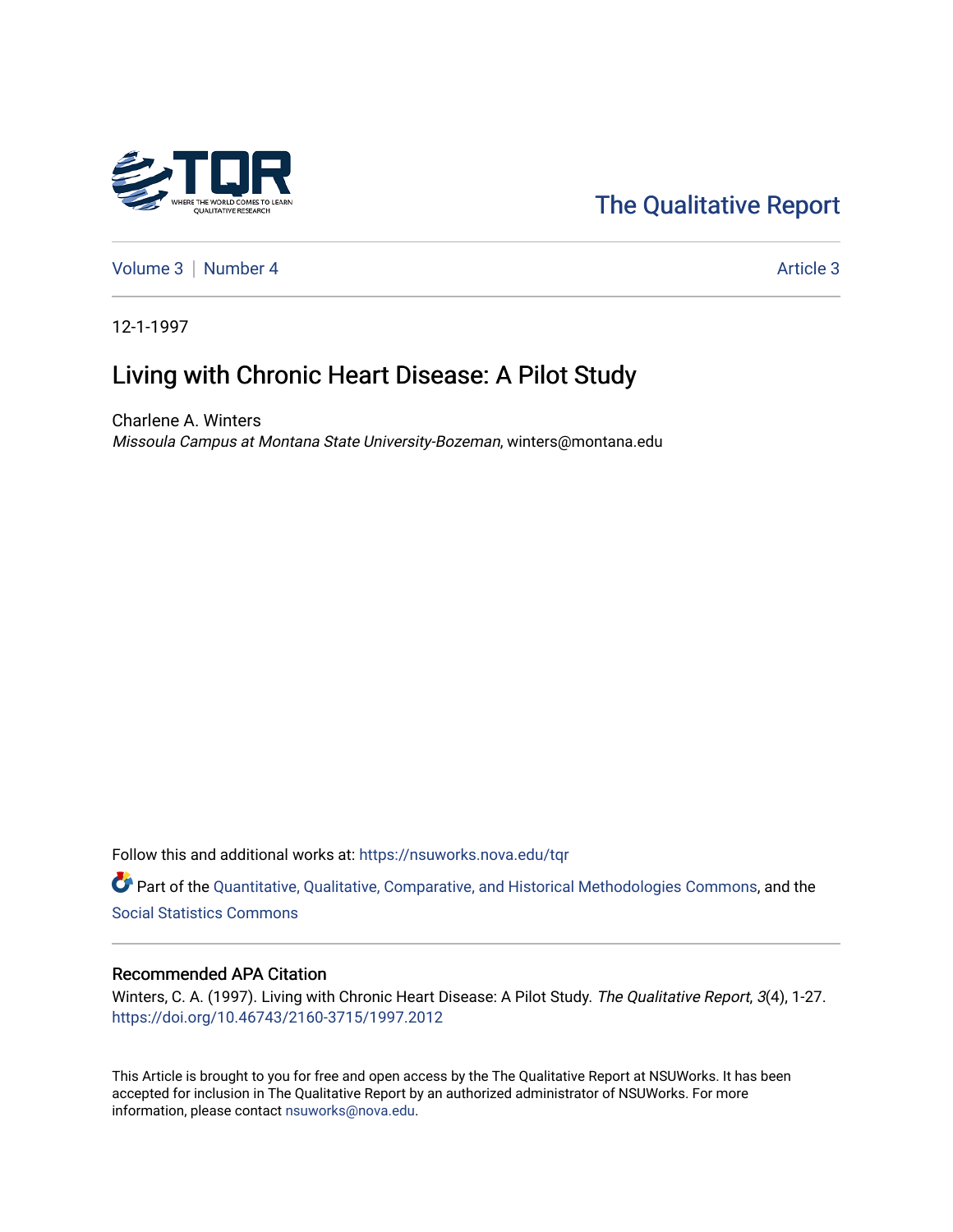

# Living with Chronic Heart Disease: A Pilot Study

#### **Abstract**

Few studies have addressed the experience of living with chronic heart disease. Understanding how persons appraise and respond to heart disease will foster nurses' ability to provide holistic client care. The purpose of this pilot study was to extend understanding of the experience of living with chronic heart disease and to identify questions for further study. Qualitative inquiry was the interpretive approach guiding this descriptive explorative study. Individuals eligible for participation were (a) 18 years or older, (b) able to read and speak English, and (c) at least 1 year post acute cardiac event and free of chronic illness unrelated to heart disease. A purposive sample of 4 women and 6 men with chronic heart disease participated in the study. Data were collected using semi-structured interviews and the Mishel Uncertainty in Illness Scale (MUIS-C) and analyzed for common themes. Four themes emerged: (a) Uncertainty, (b) change over time, (c) conflict, and (d) playing the game. Living with heart disease is a dynamic experience characterized by periods of certainty, uncertainty, and changes in behavior and feelings that evolve over time. Understanding this experience will assist nurses in providing holistic care to clients and their family.

#### Keywords

qualitative research

#### Creative Commons License



This work is licensed under a [Creative Commons Attribution-Noncommercial-Share Alike 4.0 License](https://creativecommons.org/licenses/by-nc-sa/4.0/).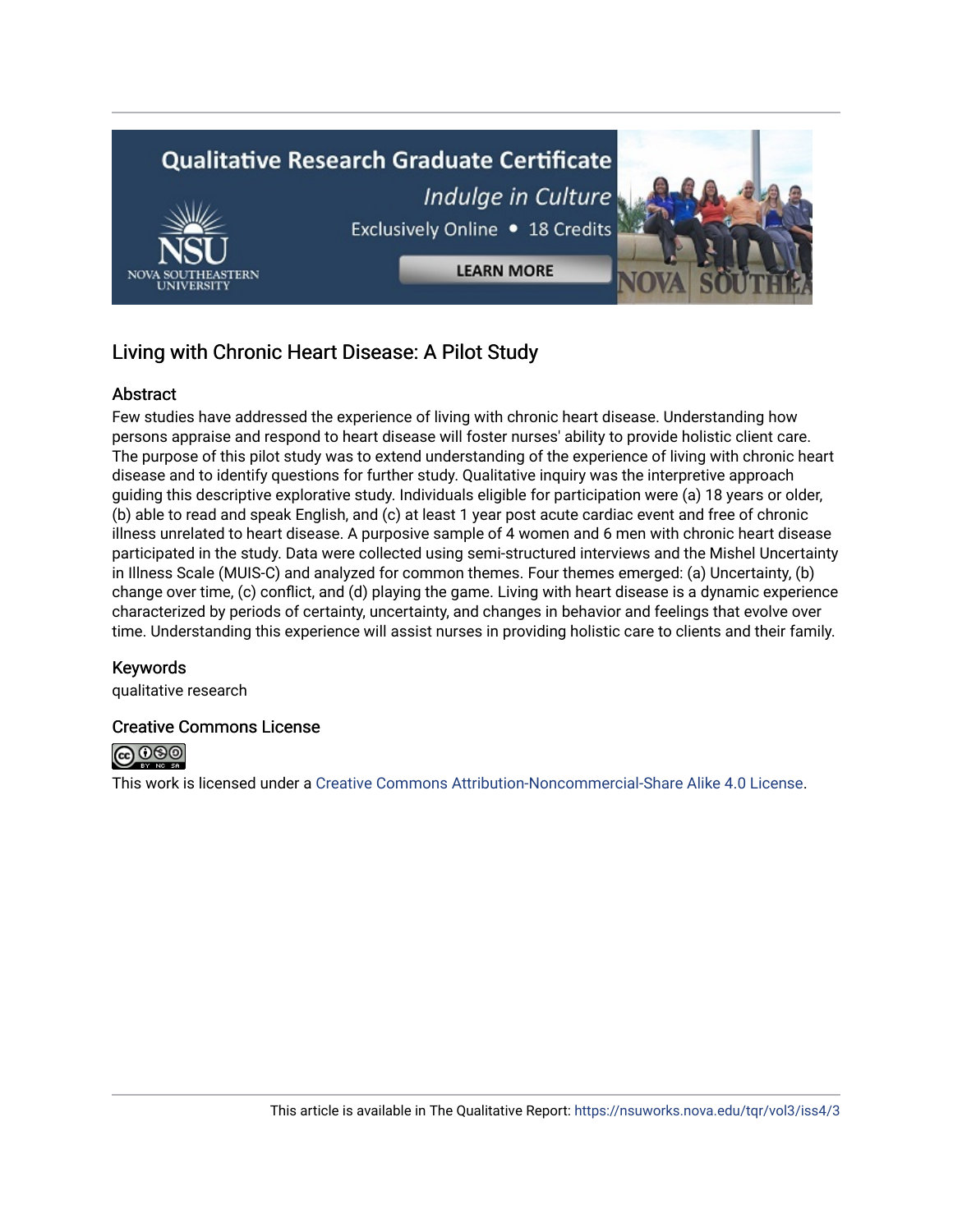# **Living with Chronic Heart Disease: A Pilot Study by Charlene A Winters<sup>+</sup>**

*The Qualitative Report*, Volume 3, Number 4, December, 1997

#### **Abstract**

Few studies have addressed the experience of living with chronic heart disease. Understanding how persons appraise and respond to heart disease will foster nurses' ability to provide holistic client care. The purpose of this pilot study was to extend understanding of the experience of living with chronic heart disease and to identify questions for further study. Qualitative inquiry was the interpretive approach guiding this descriptive explorative study. Individuals eligible for participation were (a) 18 years or older, (b) able to read and speak English, and (c) at least 1 year post acute cardiac event and free of chronic illness unrelated to heart disease. A purposive sample of 4 women and 6 men with chronic heart disease participated in the study. Data were collected using semi-structured interviews and the Mishel Uncertainty in Illness Scale (MUIS-C) and analyzed for common themes. Four themes emerged: (a) Uncertainty, (b) change over time, (c) conflict, and (d) playing the game. Living with heart disease is a dynamic experience characterized by periods of certainty, uncertainty, and changes in behavior and feelings that evolve over time. Understanding this experience will assist nurses in providing holistic care to clients and their family.

#### **Living with Chronic Heart Disease: A Pilot Study**

Heart disease is the leading cause of premature morbidity and mortality in the United States accounting for more than 42% of all deaths (American Heart Association [AHA], 1997). Although significant, the number of deaths alone does not adequately reflect the impact of heart disease on the lives of Americans. Improvement in diagnostic and treatment modalities for heart disease has led to a steady increase in the number of patients surviving an acute cardiac event. More than 60 million Americans are now living with some form of cardiovascular disease (AHA, 1997).

Expanding treatment options, the extension of therapy to older and sicker patients, and prolonged survival has resulted in a patient population of varying ages, symptoms, and recovery. According to the American Heart Association (1997), 5% of all myocardial infarctions (MI) occur in people under age 40 and 45% occur in people under age 65. About two-thirds of MI patients don't make a full recovery and 83% of people who die are age 65 or older. The variations in response to treatment, the potential side effects, and the possibility of exacerbation of symptoms, characterize the uncertain nature of heart disease (Hawthorne, 1991). While some patients may be primarily asymptomatic, others present with complex clinical problems. Similar to other chronic illnesses, individuals with heart disease can experience periods of acute illness interspersed with periods of quiescence. An increasing number or people survive acute cardiac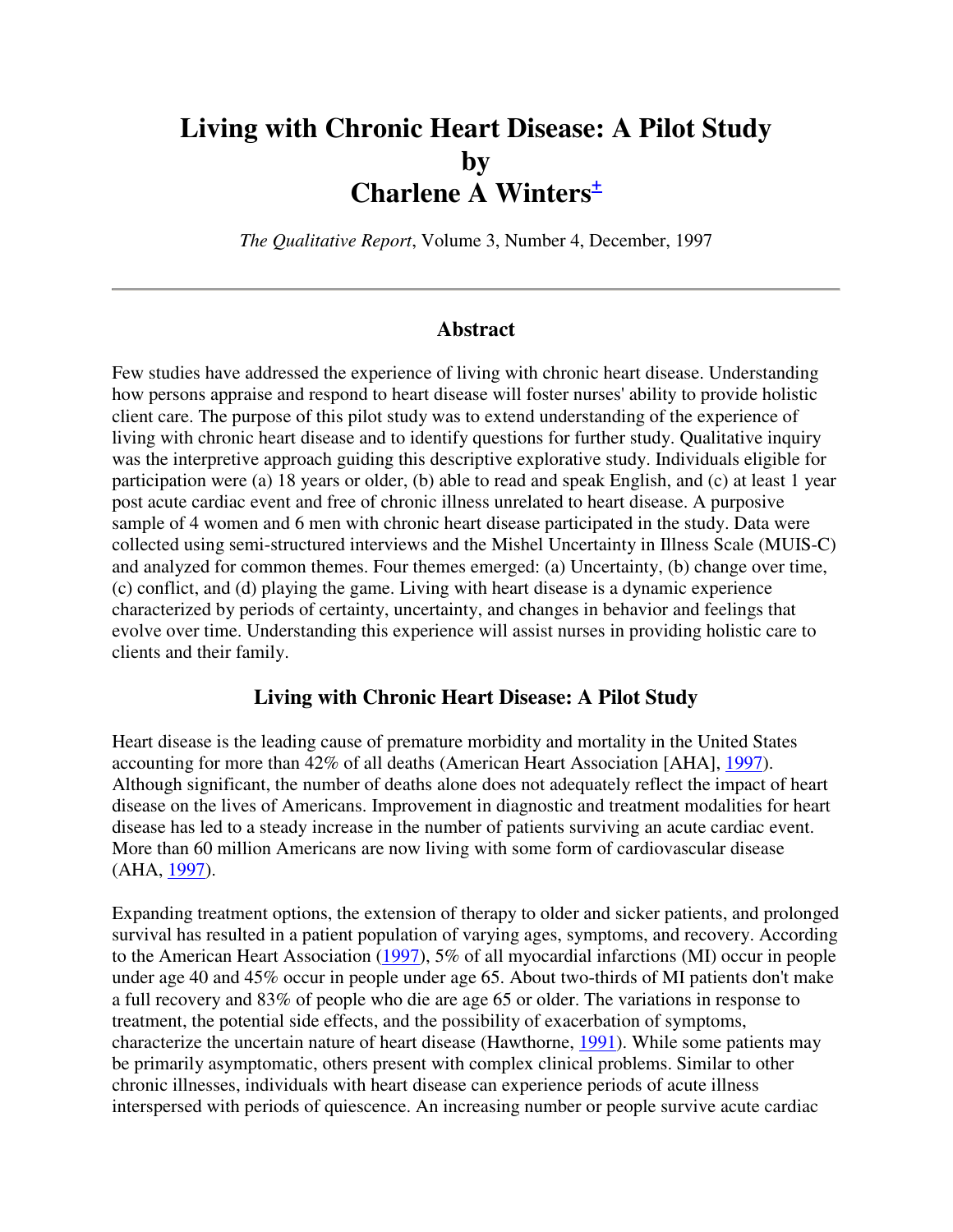events and their treatment to experience end-stage heart disease (AHA, 1997; Gillum, 1993; Kannel, Ho, & Thom, 1994). Nearly 5 million Americans are living with heart failure and nearly 400,000 new cases are diagnosed each year (AHA, 1997; Kaiser, 1986; National Heart, Lung, and Blood Institute [NHLBI], 1996).

Although cardiovascular disease affects more than 60 million Americans (AHA, 1997), few studies have addressed the experience of living with chronic heart disease. Several studies reported in the literature between 1980 and 1996 used qualitative methods to explore select aspects of living with chronic heart disease (Mast, 1995). The focus of the reported research included the management of heart disease by older women (Clark, Janz, Dodge, & Garrity, 1994); the reproductive experience of young women with congenital heart disease (Gantt, 1992); the postoperative experience of men and women following cardiac surgery (Hawthorne, 1993; Keller, 1991; King & Jensen, 1994); the adjustment of family members to a heart transplant (Mishel & Murdaugh,  $1987$ ); and the ability of women with cardiovascular disease to make lifestyle changes (Thomas, 1994). Most studies reported during this time frame used quantitative methods of data collection, involved subjects experiencing an acute phase of the illness or its treatment, and focused on a specific aspect of the illness experience such as functional status, coping, social support, and quality of life (Allen, Fitzgerald, Swank, & Becker, 1990; Bennett, 1993; Grady, Jalowiec, White-Williams, Pifarre, Kirklin, Bourge, & Costanzo, 1995; Hawthorne & Hixon, 1994; Holahan, Holahan, Moos, & Brennan, 1995; Keckeisen & Nyamathi, 1990; Kinney, Burfitt, Stullenbarger, Rees, & DeBolt, 1996; Markle-Reid, 1989; Papadantonaki & Stotts, 1994; Redeker, 1992; Searle & Jeffrey, 1994; White & Frasure-Smith, 1995). No studies reported between 1980 and 1996 addressed the question "What is it like to live with chronic heart disease."

# **Purpose**

Describing the experience of heart disease in its totality, within the context in which it is experienced, will facilitate nurses' understanding of chronic heart disease and may provide direction when planning and implementing nursing care. Given the significance of heart disease in our society and the number of individuals surviving acute cardiac events, there is a need for further study in this area. The purpose of the pilot study was twofold:

- a. To describe the experience of living with chronic heart disease, and
- b. To identify researchable questions for further study.

Chronic heart disease was defined for this study as a non-reversible pathological alteration in heart structure or function which required intervention by health professionals.

### **Method**

Qualitative inquiry was the interpretive approach guiding this descriptive explorative study. Because multiple methods of data collection can enhance understanding of the phenomena under study (Breitmayer, Ayres, & Knafl, 1993; Ford-Gilboe, Campbell, & German, 1995), two methods of data collection were employed in this study: a semi-structured interview and the completion of the community form of the Mishel Uncertainty in Illness Scale (MUIS-C).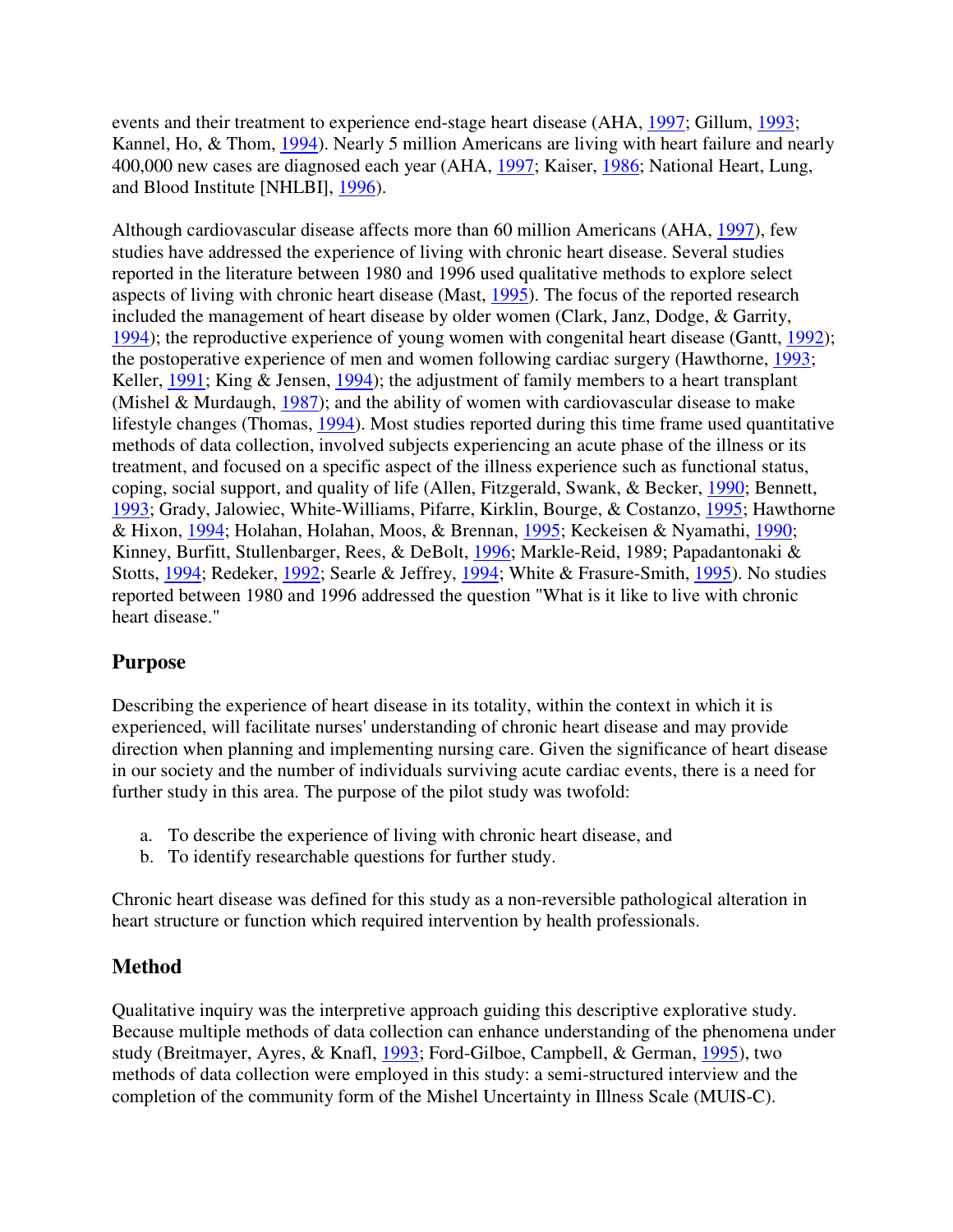Qualitative research methods are appropriate to use when describing a phenomenon about which little is known and are particularly suited when describing a phenomenon from the emic (individual) perspective (Morse, 1992; Morse & Field, 1995). When used sequentially with qualitative data, numeric measurement can further the researcher's understanding of characteristics and patterns which emerge from the analysis of qualitative data (Ford-Gilboe, Campbell, & Berman, 1995; Morse & Field, 1995; Polit & Hungler, 1991).

Ten interviews were conducted in this study. During analysis of the first 5 interviews, uncertainty emerged as an underlying theme. To better understand the emerging pattern of uncertainty, the last 5 individuals participating in the study completed the MUIS-C.

### **Sample**

A purposive sample of 4 women and 6 men with chronic heart disease participated in the study. Selection criteria included:

- a. Adults, 18 years of age or older,
- b. The ability to understand and speak English, and
- c. At least 1 year post acute cardiac event.

To better understand the experience of living with heart disease, individuals with chronic illness unrelated to heart disease were excluded from the study. Participants reported their initial diagnosis as coronary artery disease (60%), cardiomyopathy (20%), congenital heart disease (10%), and rheumatic heart disease (10%) (Appendix A). Participants were recruited from a private cardiology practice and a large academic medical center and ranged in age from 49 to 69 years ( $x = 56$ ; S.D. = 5.39). Ninety percent of the participants were married. Level of education ranged from 10 to 23 years  $(x = 13.2; S.D. = 3.4)$ ; 50% of the participants had one or more semesters of college education; 80% were unemployed. All participants had undergone at least one acute cardiac intervention ranging in complexity from angioplasty to heart transplant.

# **Procedure**

Institutional Review Board approval was obtained before conducting this study. Written consent was obtained from each participant prior to their interview. Five of the interviews were conducted over the phone and 5 interviews were held in either the participant's home or a conference room scheduled by the investigator. Interviews were conducted using open-ended questions. The interviews began with a request for the participant to talk about the time when they first noticed that something was "just not right." This usually led to a description of the events surrounding the diagnosis of heart disease and the subsequent procedures and treatments. Near the end of the interview, participants were asked if they had anything else to add and if they had any advice for other people with heart disease. Probes were used to clarify what was said. Interviews lasted from 1 hour to 1.5 hours in length.

Theoretical memos (Maxwell, 1996; Miles & Huberman, 1994) were used during data collection and analysis. Interviews were transcribed and analyzed as soon as possible using the following method: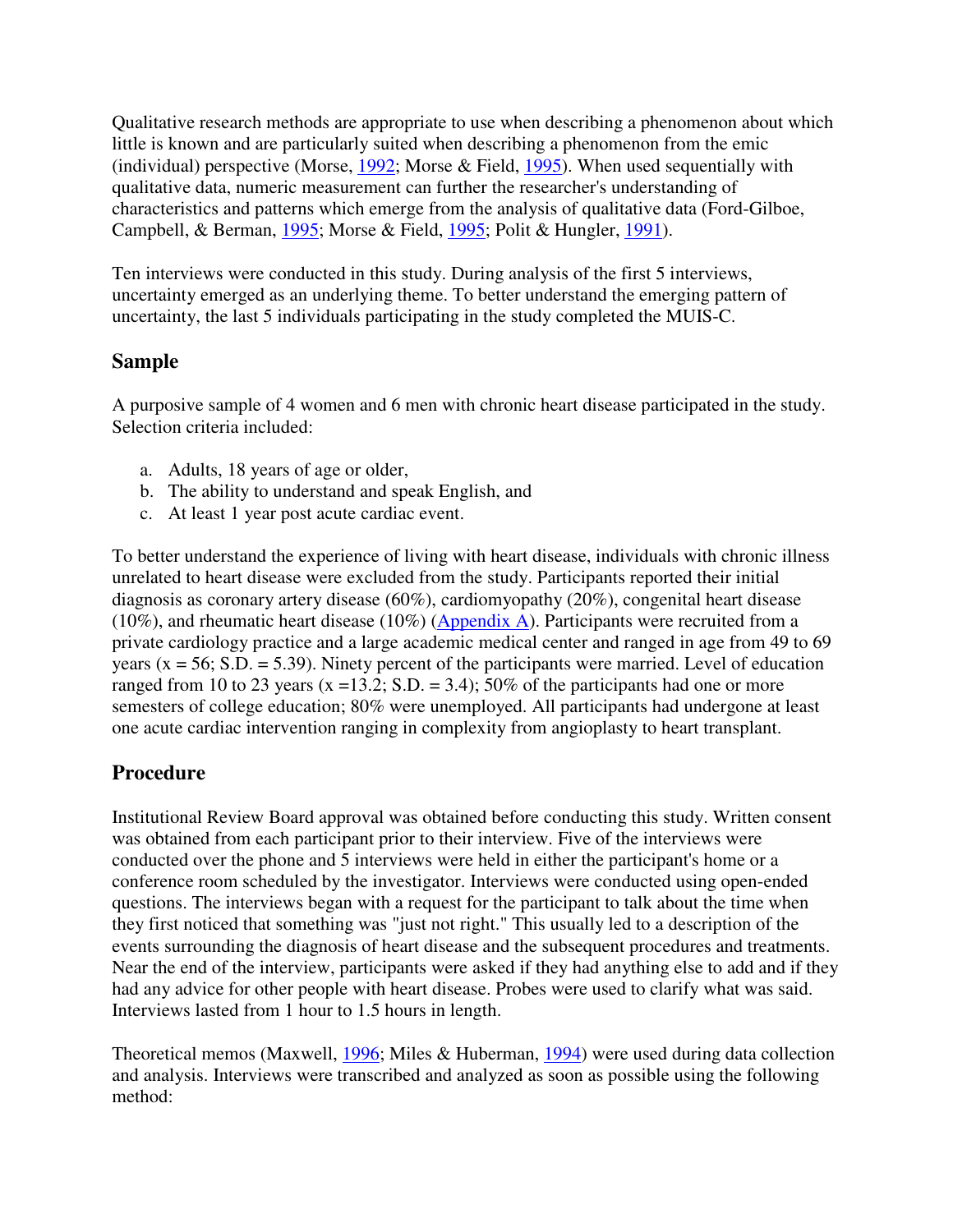- 1. The transcribed interview was read completely to get a sense of the whole.
- 2. The interview was reread and divided into units denoted by a change in subject matter or a change in activities being described.
- 3. Individual units from each interview were coded using topical codes.
- 4. The process of coding continued until all of the data were classified.
- 5. The codes were grouped into clusters of similar topics and recoded using interpretive codes.
- 6. The interpretive codes were grouped to reflect patterns / themes.

The simultaneous collection and analysis of data from the first 5 interviews served as a guide for subsequent data collection. Based on the analysis of the data from the first 5 interviews, the remaining participants were asked to complete the community form of the MUIS. The MUIS-C was developed for use with individuals or family members of chronically ill persons who are not hospitalized (Mishel, 1990). The MUIS-C is a 23 item, one factor Likert-format scale that measures the uncertainty perceived in illness. The possible uncertainty scores range from 23-115, with a mid-range score of 69. The MUIS-C is scored in the direction of higher uncertainty; the higher the score, the higher the perceived uncertainty. Based on normative data from eight samples, reliability scores for the MUIS-C are reported in the moderate to high range (r=.75 to r=.90). Construct, discriminant, and convergent validity have been reported (Mishel, 1981, 1984, 1990).

Two participants completed the MUIS-C at the end of their in-person interview. Scales were mailed to 3 participants following their phone interviews, along with a self-addressed, stamped envelope for return to the investigator. The MUIS-C was scored according to instructions provided in the scale manual (Mishel, 1990). Internal consistency reliability was tested with 5 participants in this study, revealing a Chronbach's alpha for the scale of .98. Audio taped interviews, their written transcriptions, memos, and scores from the MUIS-C constituted the data.

# **MUIS-C Results**

Five MUIS-C scales were scored. Uncertainty scores ranged from 28 to 78 ( $x = 41.8$ ; S.D. = 20.54) with a median score of 33. All 5 participants had end-stage heart failure and participated in a heart failure / heart transplant program. Three participants who were an average 1.66 years post orthotopic heart transplant (OHT) had MUIS-C scores ranging from 32-38. One participant on hold for a heart transplant scored 28; another participant waiting for a heart transplant scored 78 (Appendix A).

The mean uncertainty score for the sample in this pilot study ( $x = 41.8$ ; S.D. = 20.54) fell below the mid-range score (69) and the mean uncertainty scores (range 42-76) for the eight sample normative data reported by Mishel (1990). The MUIS-C scores from this study indicate little uncertainty for 4 participants (MUIS- $C < 38$ ) and more uncertainty than average for the participant waiting for a transplant (MUIS-C = 78). All 5 individuals were actively involved in a transplant / heart failure program, completed routinely scheduled checkups, and participated in support group sessions for heart failure / heart transplant patients and their families. Support group participation is not addressed by the MUIS-C.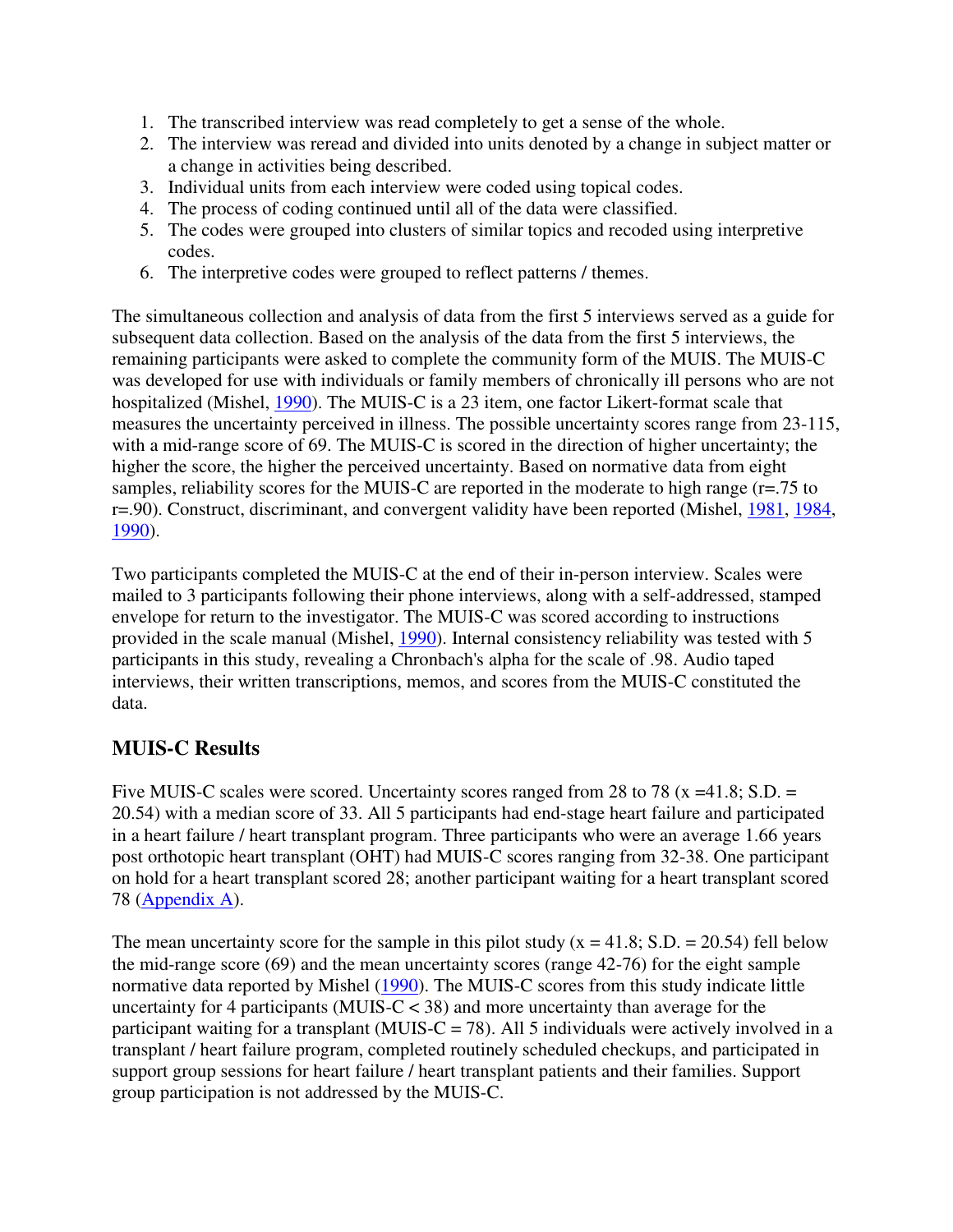## **Interview Results**

Data from 10 interviews were analyzed. The initial coding yielded 77 topical codes (Appendix B). During further analysis, codes were renamed, clustered, and grouped into 4 broad categories:

- a. Uncertainty,
- b. Change Over Time,
- c. Conflict, and
- d. Personal Issues: Playing the Game  $(Appendix C)$ .

Interview data reported in this paper are identified by the 3 digit code number assigned to each participant.

## **Uncertainty**

"Uncertainty" was used to describe an experience of the participant characterized by indecision or confusion about what the experience means or what actions should be taken. Uncertainty was experienced in varying degrees by all the participants in this study and underlies the three themes discussed later in this paper; change over time, conflict, and playing the game. Uncertainty was experienced by participants

- a. During the onset of symptoms,
- b. During the initial diagnostic period,
- c. When making treatment decisions,
- d. When adapting to therapies,
- e. During times of symptom exacerbation or recurrence, and
- f. When thinking about the future.

The experience of uncertainty influenced the participants' ability to make sense of their symptoms and their ability to make treatment decisions about them. Uncertainty was a major factor influencing the participants' need for information and support regarding symptoms and treatment options. The sense of uncertainty affected how participants responded to therapies and impacted their thoughts about the future. Examples of uncertainty are provided throughout the remainder of the paper as part of the discussions of the major themes; change over time, conflict, and playing the game.

# **Change Over Time**

The theme "change over time" was used to reflect the dynamic aspect of living with heart disease. Descriptions provided by the participants reflected a life characterized by change in feelings and behaviors that evolved over time. This theme was not meant to represent static stages where the participant clearly experienced one change and then moved on to the next. The intention was to describe a dynamic state where periods of uncertainty and exacerbations of the disease state, as well as periods of stability, influenced changes in behaviors and feelings experienced by the individual. The movement tended to mirror the changes in health they experienced. "Change over time" comprises five categories: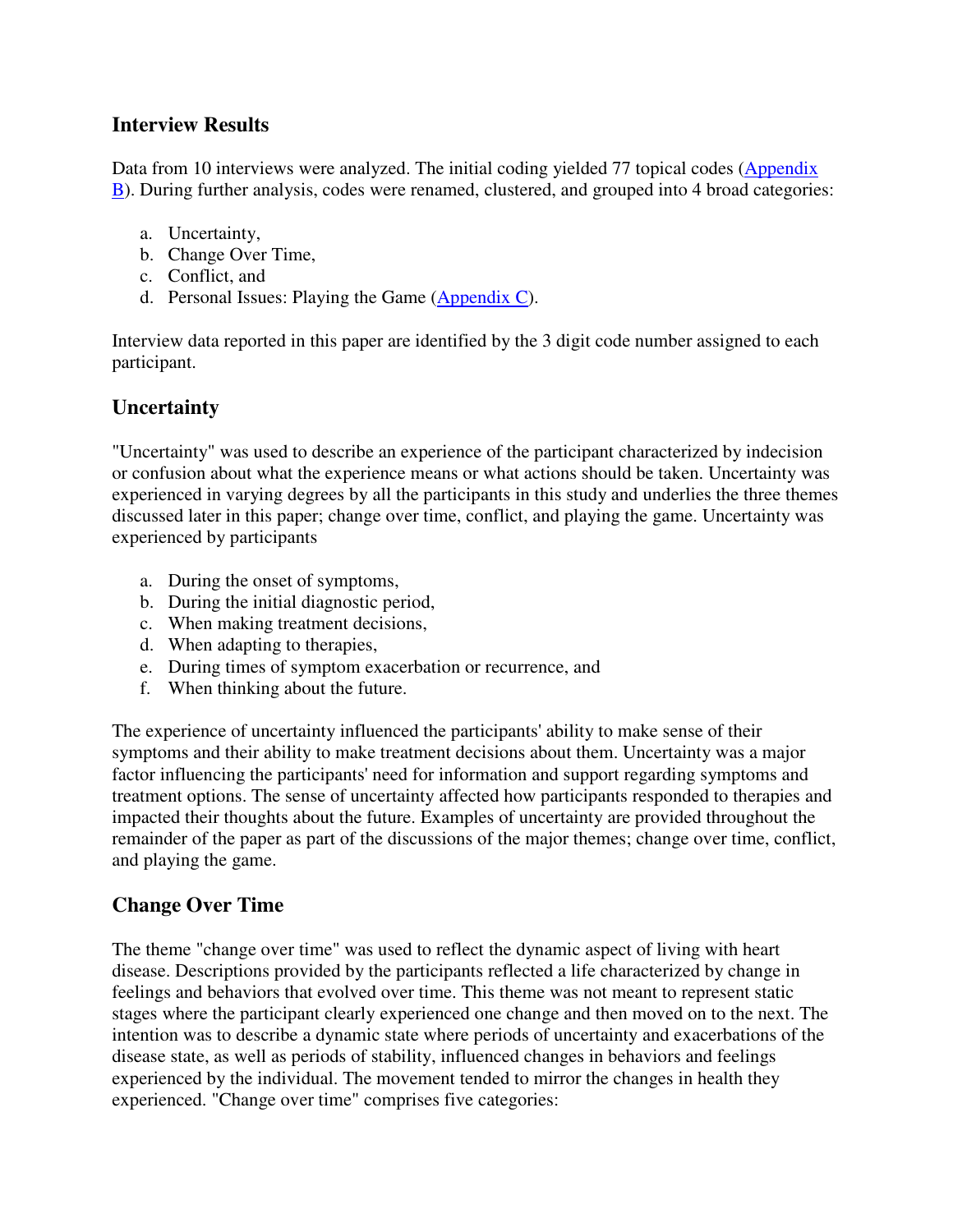- a. Immortality and death awareness;
- b. Symptom recognition and response;
- c. Thinking of the disease;
- d. Health within illness, and
- e. Support and information.

All five categories share in common a sense of progression, reflecting a change in the way the participant experienced chronic heart disease over time.

1. *Immortality and death awareness*. This category represented the changes that took place in thinking and behavior related to immortality. Because of their illness experience, participants changed from viewing themselves as "immortal," or acting as if they were through the practice of questionable health behaviors, to an acute awareness of death and an appreciation for life. Each participant expressed an understanding of the nearness of death, and the desire to live life more fully. "Life is too short" commented one participant (005) who had undergone cardiac bypass surgery (CAB), triple valve surgery, and was now dealing with congestive heart failure (CHF). She expressed a strong desire to "live the way she wanted" and not how others "expected" her to live. Expressing his renewed appreciation for life following a heart transplant, another participant (009) stated, "You're told you're gonna die. And now you have a chance to live. So you go for it!" The sense of immortality was explicitly expressed by one participant (001) who had suffered a myocardial infarction (MI). "Prior to my MI, I thought that I was immortal and could do whatever I wanted." Although participants knew on an intellectual level that death was a part of life, they came to understand this in a very intimate way when faced with the symptoms, diagnosis, and treatments of heart disease. "I felt that everything happens to everybody else but not to me. I don't feel that way anymore. I realize it is very possible to have future problems" (001).

The awareness of death experienced by the participants was accompanied by a desire to live a more healthful lifestyle. "The fact of having new life, I mean your whole outlook on life is different" (009). The illness experience served as a powerful reminder to participants of their own responsibility in maintaining health. Following a MI, one participant (001) summed up the experience by saying, "I needed to be hit with a really big stick (MI) before I did anything." Although the awareness of death served as a powerful motivator to live a more healthful life, participant enthusiasm and compliance with healthful living was inconsistent. These inconsistencies are discussed further in this paper under the theme "playing the game."

2. *Symptom recognition and response*. This category referred to the changes that occurred in the way participants recognized and responded to their symptoms and the meaning they attached to them. During the early stages of illness, before diagnosis, individuals first ignored the symptom, often going about their daily routines. Participants often denied the severity of the symptom or ascribed inaccurate meaning to them based on previous experiences with illness or an unfamiliarity with the symptoms of heart disease. One participant (001) described her response to pain by stating, "I had that pain for 10 hours that day. Drove myself to work; attended some meetings; and drove myself back home." Because her pain was centered over her left breast, she didn't think it was cardiac. The gastrointestinal tract was often cited by participants as the source of the problem. Some participants described their initial symptoms as indigestion. One stated that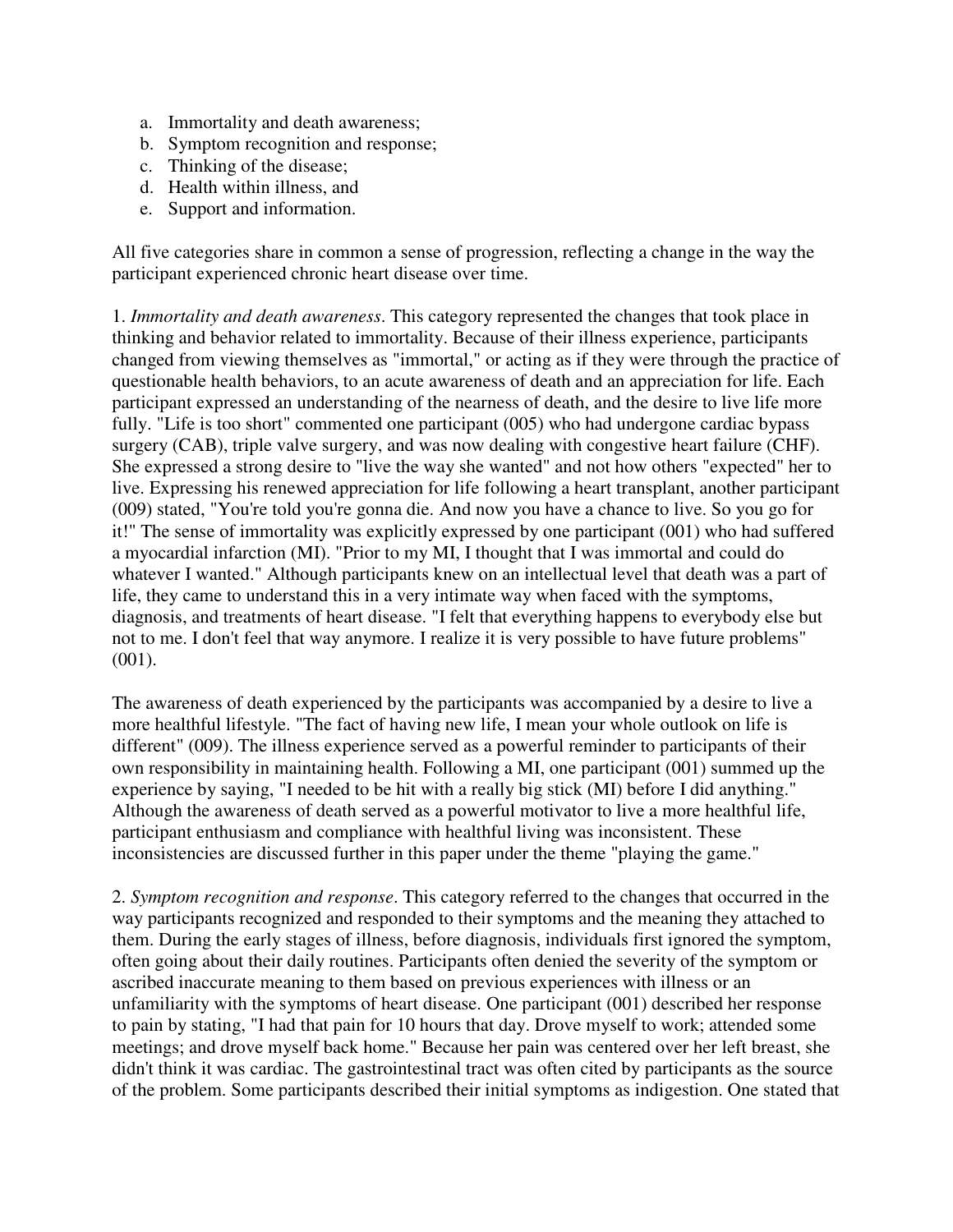she experienced a "dull ache in the back" (008) similar to one she had years before that "turned out to be gallbladder." She expressed uncertainty about the meaning and significance of the pain. "I didn't know I was having a heart attack" (008). Other participants thought that their pain was "just gas" or "stomach trouble.".

The initial response to symptoms was based on what the individual "usually did" in similar situations. Interventions described by the participants included ignoring the symptoms, resting, napping, taking antacids, and belching. The participant with the "gall bladder pain" described how she took a hot bath because that is what she did to relieve the gallbladder pain in the past. "I didn't know any better" (008).

Recognition implies an awareness of the importance of the symptom. Only 1 participant described having the classic symptoms of substernal chest pain with radiation to the left arm. Because of an earlier experience with chest and arm pain diagnosed as pericarditis, this participant recognized the significance of the symptoms and immediately sought medical care. "I knew exactly what it was" (002). Although the other participants didn't connect their symptoms to heart disease, recognition of their importance occurred when symptoms were severe enough to disrupt activities of daily living and "usual care" failed to produce the desired outcome. At this point, the individuals sought medical care; often at the urging of family members. One participant described his discomfort as "gas pain" and then as if an "elephant" was sitting on his chest. When belching no longer relieved his discomfort, he knew he was in trouble. After nearly two hours of pain and uncertain of its cause, he asked his wife to drive him to the emergency department. "Something's wrong. It's not gas" (009).

Following diagnosis of heart disease, participants expressed less uncertainty and a clearer understanding of the symptoms of heart disease and the importance of early treatment. They were aware that heart disease can manifest itself in a variety of ways and is not limited to pain beneath the sternum. "I know now that the pain can be anywhere" (001). Having had the experience, participants reported seeking medical intervention more quickly when faced with similar symptoms, or an intention to do so should symptoms occur. "If I had any kind of discomfort now, I would do what I know to do, which is to try nitroglycerin. If I didn't get relief, I'd get right in" (001, 004).

3. *Thinking of the disease*. Individuals reported that their thinking about their illness changed over time. The experience of heart disease moved from being central in their life and the primary focus of their thoughts, to one that lurks in the background. Events that shaped this transition were

- a. Illness stability,
- b. Consistency of a treatment regime, and
- c. Comfort with the illness routine.

The illness was central to the thoughts and behaviors of the individuals during the diagnosis and treatment phases; during times of uncertainty. It receded, but never left their thoughts, during times of comfort and certainty. A transplant patient talking about the time immediately before and after the transplant, demonstrated how the focus of her thoughts changed over time. She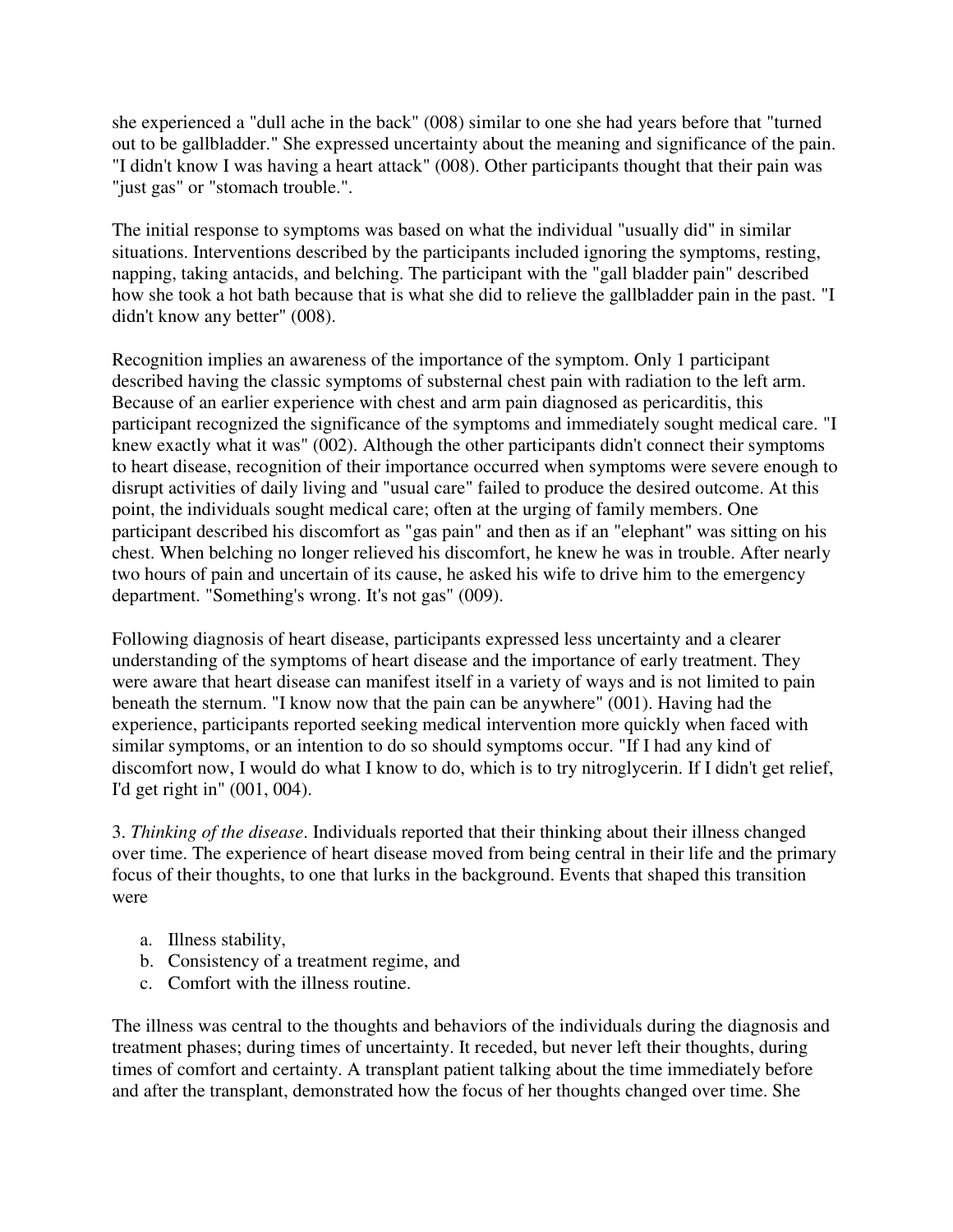described the 2 years she waited for a donor heart as a time consumed by doctor visits, worry, and "sitting around," unable to leave town for fear she would miss her "phone call" and a chance for a donor heart. The first year following transplant was a time full of "new challenges" and "adjustments;" medications to learn; doctor visits to keep. "Problems and doctors. That's my life" (008). Now, nearly 2 years post transplant, she had settled into a routine, traveled when she wanted, and no longer felt as if her life revolved around her disease.

Uncertain times challenged participants' ability to put thoughts of their heart disease in the background. Uncertainty was experienced during the time of initial diagnosis of heart disease, with recurrence of symptoms, when treatment decisions were being made, and when adjustments in therapies were needed. One participant, when describing his initial symptoms and diagnostic work-up, stated, "I didn't know from nothing. They couldn't make up their minds to do a bypass or not" (006). He then detailed the many second opinions he sought in order to come to a clear decision about his treatment. "I had all different opinions. So I decided that I was going to go with the transplant." While he thought less about his illness once on the transplant list than he did during the diagnostic phase, his illness was not completely out of mind. Although he didn't "dwell on it," he planned to "just keep going," doing what he had to do, while others decided when and if he would be transplanted. Another participant "did well" for the first year post coronary artery bypass surgery and was able to resume most of his normal activities; not giving his condition much thought. He then found himself facing new symptoms and treatments, a constant reminder of his heart condition. He stated that he felt "experimented" upon because of the frequent adjustments in his medications. "I think they're just practicing" (004).

The following statement from a man 2 years post transplant summarizes the change in thinking experienced by the participants. "You get by that first year. I mean it's real hard work. Once you get by that, it's routine; just like getting up in the morning and putting your pants on" (009).

4. *Health within illness*. The way participants viewed their health changed over time. During the diagnosis and early treatment phase, as well as during times of illness exacerbation, participants saw themselves as ill. Following diagnosis, and during times of stability and consistency, participants saw themselves as essentially healthy. This attitude was influenced by comparisons the participants made with their previous state of health and to the health of others diagnosed with a serious illness.

Eight of the participants saw themselves as essentially healthy even though they were hard at work dealing with chronic heart disease; exercising, taking medications, and seeing their physician on a regular basis. They came to accept the changes in their health, the side effects of treatment, and the medical interventions as "their life." Most participants were able to separate the diagnosis of heart disease and treatment from their overall view of themselves as healthy. On hold for a transplant, one participant remarked, "As far as I'm concerned, I'm 100% healthy except for my heart" (006). Another participant 2 years post transplant detailed numerous symptoms he was experiencing as a result of prescribed medications (leg cramps, tremor, frequent bowel movements, and nightmares) but added that he "felt great" and was "doing just great" (010).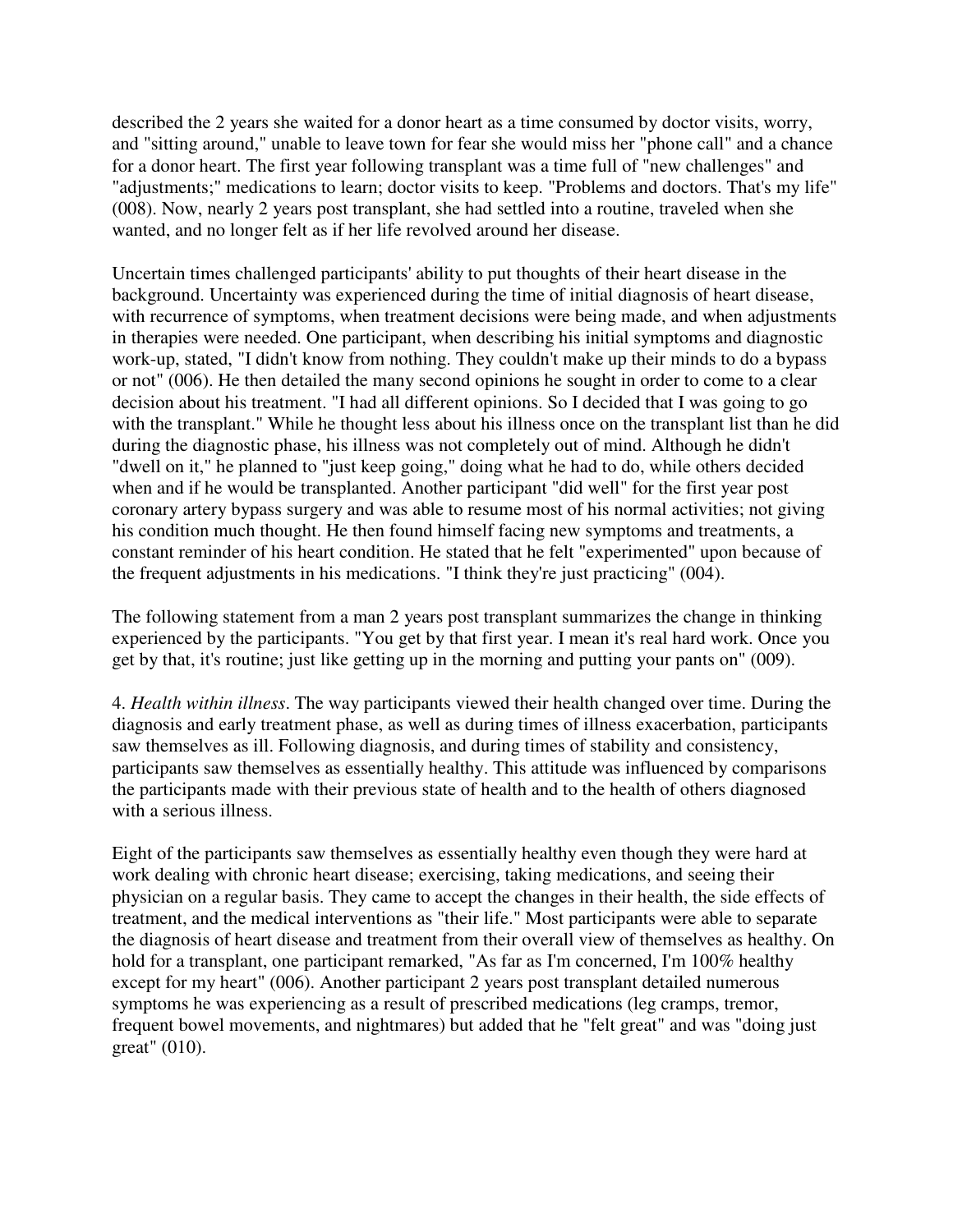Through comparison, most participants saw themselves as "better off" than others, or better than they had been prior to diagnosis and treatment. "I never felt this healthy. I thought I was healthy, but it was nothing compared to how I feel now" (009) was the response of one transplant recipient. Another heart transplant recipient referred to the medications she took and the regularly scheduled exams she underwent as "the things you do to stay healthy" (008). They chose to look on the positive side, seeing their glass as half-full, and spoke of trusting their health care providers and having "faith" in them to steer them in the right direction toward health. One participant, post MI, followed the advice of her physician and made significant life style changes. "I'm feeling better than ever because of the changes I've made" (001).

Two participants, 1 post CAB and 1 post CAB / mitral valve surgery and now waiting for a donor heart, viewed themselves as sick. Again, comparisons with their previous state of health or with the health of others, influenced their views. Both were experiencing bothersome symptoms and undergoing adjustment to treatments. Both appeared distrustful of their health care providers. During his postoperative recovery following CAB and mitral valve surgery, one participant concluded that he was "not doing well" after comparing himself to much older men who he perceived to be recovering more quickly from the same surgery. And although he was "supposedly all right" and discharged home, he continued to have problems. "I really didn't have problems until I had the diagnosis of the heart stuff" (007). He was now waiting for a heart transplant. He used the phrases "lied to" and "shoved off" when talking about the health care system and referred to himself as "sick" on several occasions.

The other participant, with a long history of heart disease, was despondent about the decline in health he had experienced in the past year. He was concerned about his decreasing stamina and "inability to do what he used to do" (004) since undergoing CAB surgery 2 years ago. "I'm not much good anymore." Prior to his surgery, he paid "no attention" to his heart condition, taking his medications and going "on his way." And, although he has never felt "100%" since the operation, he did feel "pretty good until they started experimenting with drugs" to relieve bothersome symptoms of cough and chest congestion. He described his physician's attempts to adjust doses of newly prescribed medication as "still practicing" yet recognized that "you never know what might work" and that adjustments in therapy were sometimes necessary. He summed up by saying that this was "just part of the game," a comment made by several of the participants when referring to treatment.

5. *The need for support and information*. Over a period of time, changes occurred in the needs of participants related to information and support. The amount of information and support needed decreased over time, and participants changed from primarily needing information and support, to needing to give information and support to others facing a similar situation.

The need for information was greatest during times of uncertainty; during diagnosis, when making decisions about treatment choices, and during recovery from acute events. In times of stability, the amount of information required decreased and remained constant. An increased need for information and support occurred during times of illness exacerbation. Participants identified health care providers as a primary source of information. However, except for those in transplant programs, participants reported that information was often provided only after requested, was at times sketchy, and did not adequately address the mental and emotional aspects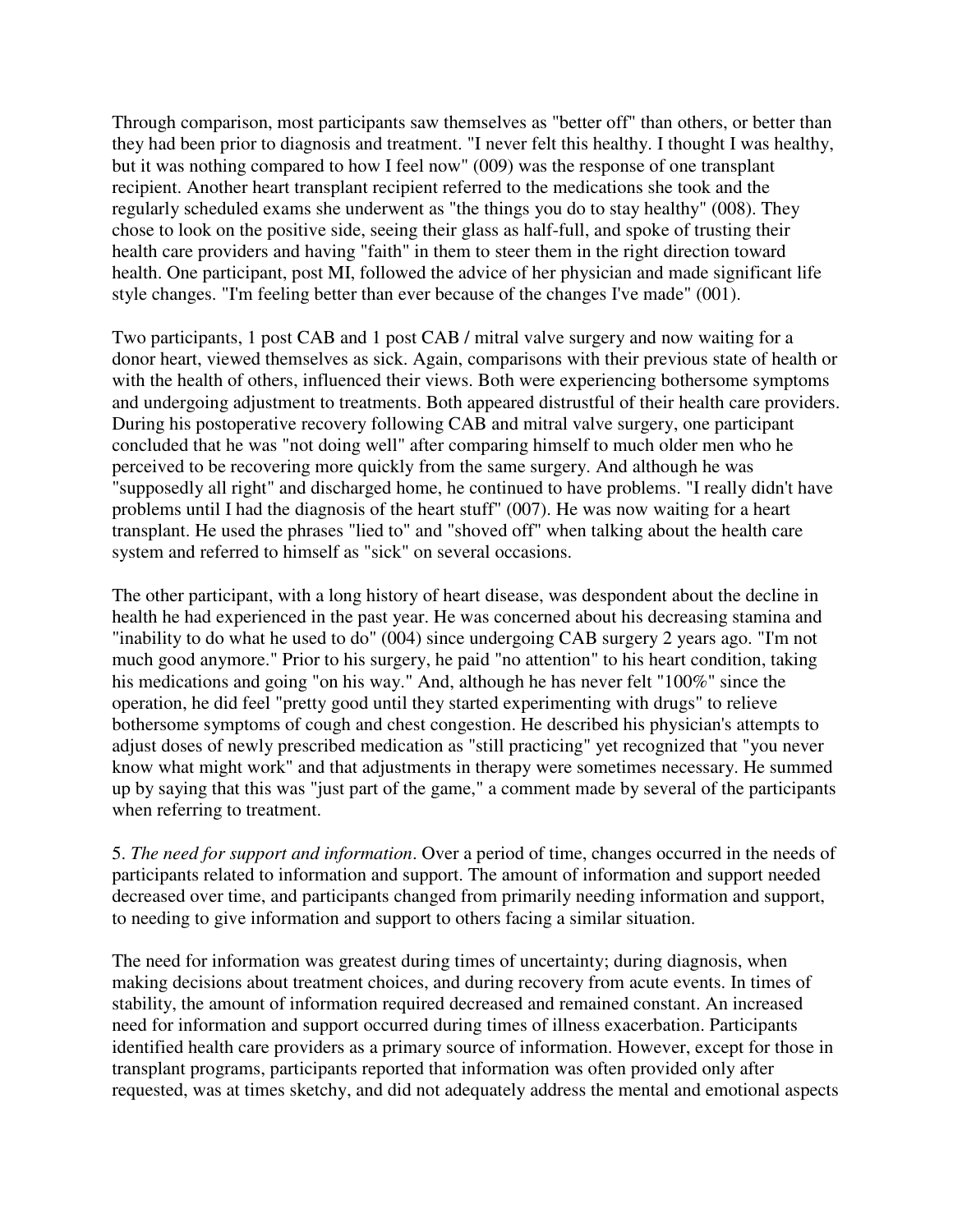of living with heart disease. "We never talked about emotions at all. It's totally about medications, diet, and exercise" (001). Participants felt inadequately prepared by their health care providers for the long recovery time following cardiac surgery. "No one told me what to expect" (002, 004) Individuals with similar illness experiences to theirs were identified as valuable sources of information.

Support was particularly important during times of illness exacerbation, when activities of daily living were disrupted, and when making and carrying out treatment decisions. Participants recognized the significant role friends and family members played in providing support. Six participants referred to their spouses as their "partners" in dealing with their illness. Another participant commented on the tremendous support she felt from her children. "They hardly left the room at all when I was in ICU and slept on the floor at night" (005). A special form of support came from others who had similar experiences to those of the participant. "The doctors are fine, medically. Friends and family are there for you. But you have a special bond with others who are going through the same thing you are" (008). Formal support groups were cited by transplant recipients and those waiting for a transplant as very helpful. Sharing information about symptoms, medication side effects, and treatments were seen as particularly useful. Although this information was available to them from their health care providers, the participants placed more value on the information they received from others who had "gone through it."

The need for information and support extended to spouses and other family members. Participants noted the important role family members played in helping them to successfully meet treatment prescriptions and recognized their need to be fully informed and supported in this role. "It's tough on families. Especially the spouses. We put them through hell" (009).

Although the participants continued to need information and support when changes in health status or treatment occurred, their need shifted to one of providing information and support to others. Each participant mentioned how helpful it was to hear from someone who had "been in their shoes" and spoke of their efforts to share their experience with others as a means of providing information and support. One participant, post CAB surgery, routinely visited friends hospitalized for heart disease as a way of providing support and information. "I've talked to a dozen different people who are going through what I've gone through. I think it's helpful to hear from someone who has been through it"(002).

# **Conflict**

The conflicting emotions experienced by the participants in this study are described by the theme "Conflict." Conflict occurred intermittently throughout the course of the illness and was characterized by the following emotions:

- a. The desire for self reliance versus the need to rely on others;
- b. The need for medical technology and treatments versus the cost, fear, and intrusion they bring; and
- c. The desire for control versus the feelings of being out of control.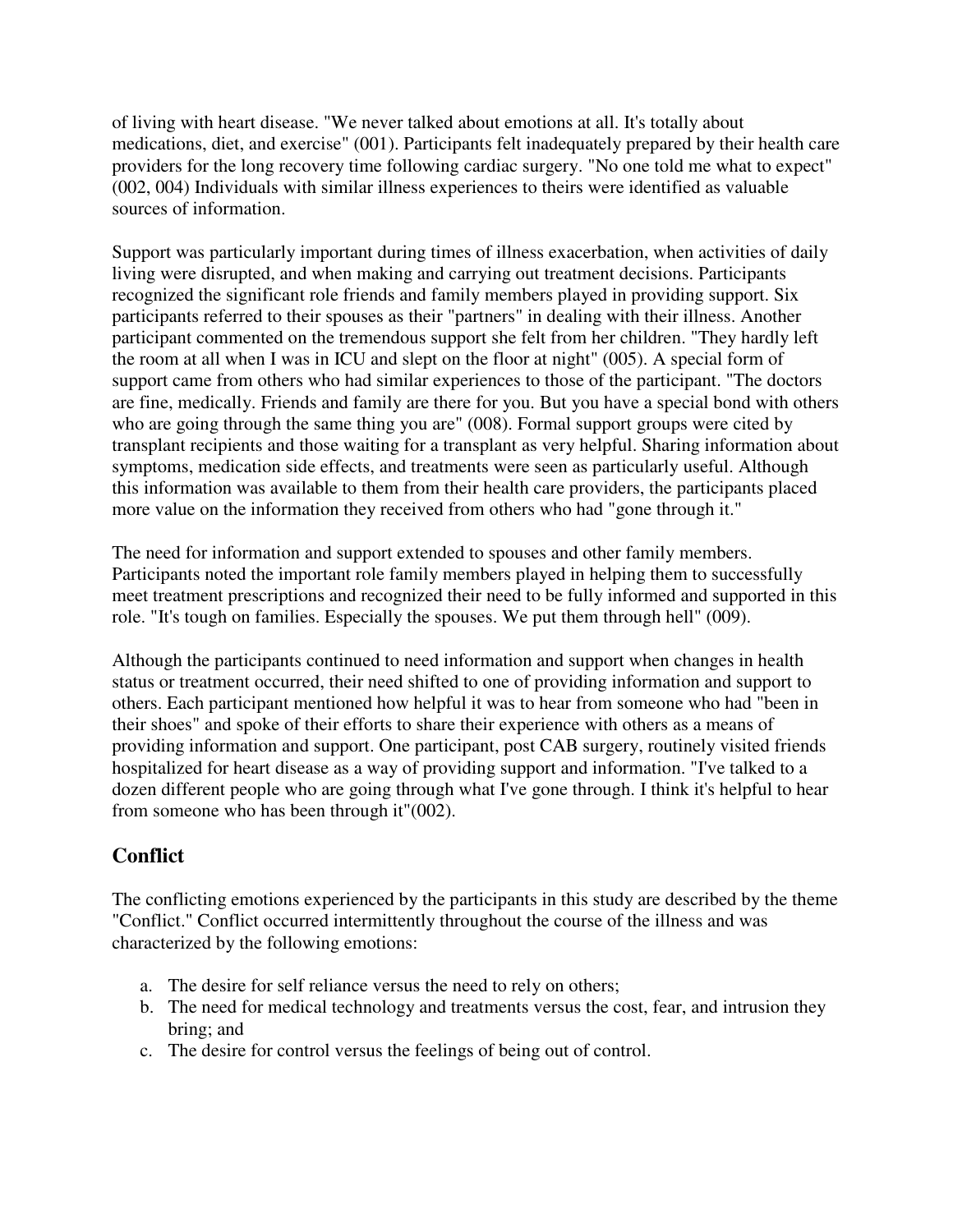Participants expressed a desire to care for themselves yet recognized that they needed help from others when their usual care no longer provided the desired outcome or they were too ill to perform activities of daily living. While the need for help was acknowledged, participants were often reluctant to accept it, feeling embarrassed about needing help with activities they were once capable of completing on their own. During times of distress, help was more readily accepted and activity restrictions more easily maintained. When feeling "healthy," some participants had difficulty limiting their activities as prescribed by their health care providers. This statement given by one participant doing well and on hold for a heart transplant described the conflict he felt about his health: "I feel healthy as a horse, and yet I'm sick as a dog" (006).

While the participants were appreciative of the skill of their physicians, and the technology and treatment options available to them, they were also frightened and annoyed with the frequency of treatments and the lack of certainty regarding an outcome. One participant sought opinions from several health care providers regarding treatment options. When he received conflicting opinions, he chose to go with the one that seemed "most certain" (006) for a positive outcome. Another participant, remembering what her first surgery entailed was undecided about going through with a second surgery. Although uncertain about what to do, she realized she needed help in order to live. "What else could I do?" (005). While waiting for a heart transplant, one participant stated, "I'm sick and tired of people sticking needles in me and sick and tired of taking all this medicine" (007). The conflict he felt was evident when he explained further, "Don't get me wrong. If they call me up this afternoon and say they have a heart for me, I'm not going to say no."

Participants expressed a desire to control their own fate and felt positively reinforced when their efforts paid off. One participant commented that she would have felt better had the decrease in cholesterol she experienced been a result of her diet, and not the medication she was taking. The following excerpt from a participant who had undergone CAB surgery, valve replacement surgery, pacemaker insertion, and left ventricular assist device implantation prior to a transplant, was typical of this theme.

I had the pacemakers and plastic valves. Until I had the transplant, I had it all. And it was just a machine. I wondered, is that screw going to fall out? Is the spring going to break? Is that battery going to go dead? You know you don't know what's going to happen. You always constantly have that on your mind. After the transplant, it's like you're born all over again. I can control my life....not somebody in some manufacturing company that made this thing (009).

#### **Personal Issues: Playing the game**

"Personal issues" refers to the thoughts, needs, emotions, and activities common to the participants interviewed. Personal issues included

- a. The "work" associated with chronic heart disease,
- b. The desire to live, and
- c. The response to illness.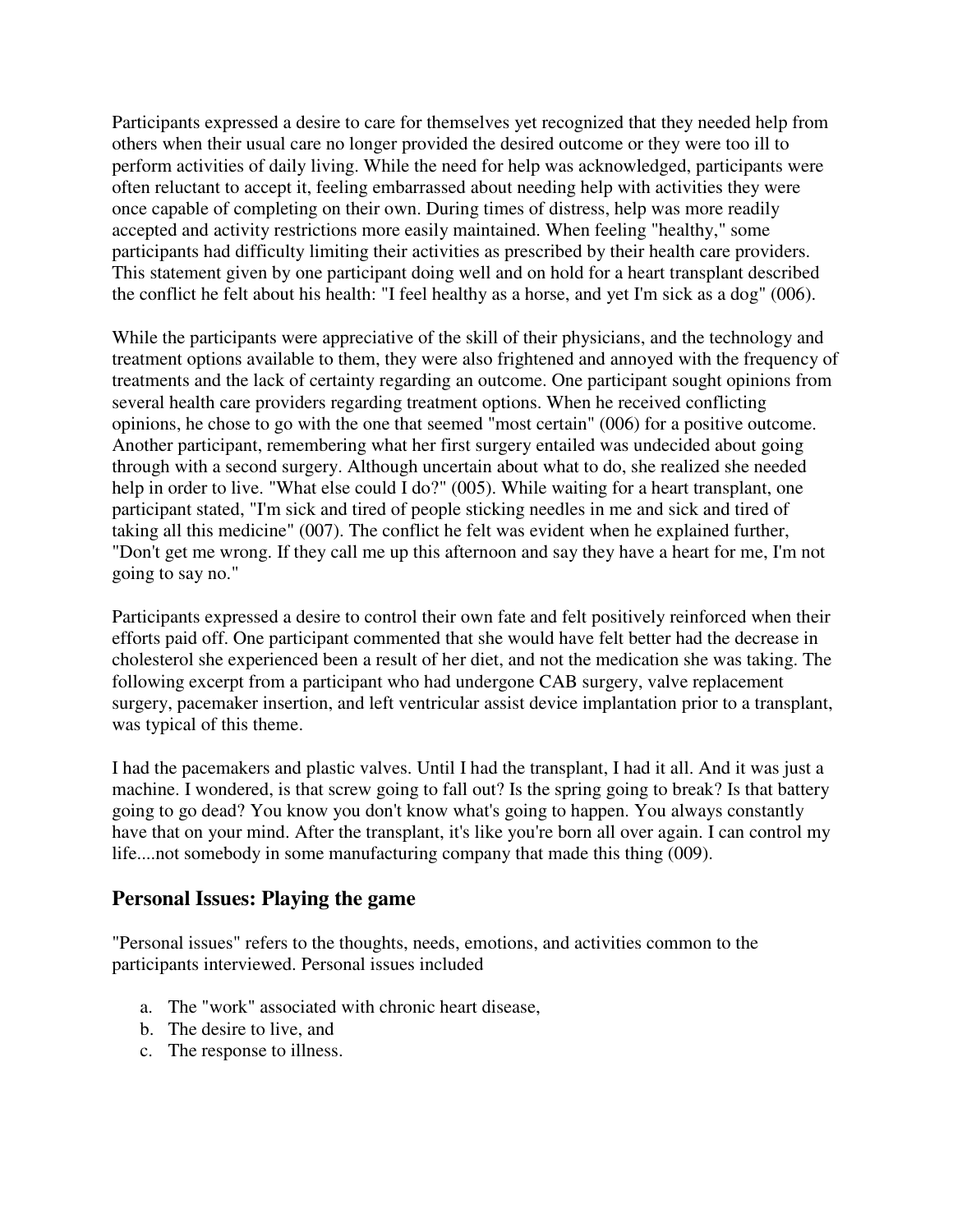Personal issues arose from the recognition, meaning, and impact heart disease had on each participant. The personal issues were shaped by a sense of resignation and by the realization of a "second chance" at life. "It's what has to be done. It's part of the game" (004).

1. *Work*. The personal work engaged in by the participants included undergoing the diagnostic process, physical and emotional recovery from an acute event, adherence to medication and treatment regimes, and life style changes; dieting, exercising, and attempts at smoking cessation. The work of living with chronic heart disease required effort and perseverance. Participants engaged in work in an inconsistent manner. The ability to engage in work was influenced by the participant's trust in their health care provider, fear of recurrence of symptoms, deterioration in heart function, and the response gleaned from their efforts. Some participants referred to the diagnostic process and their treatments as "the game" noting the uncertain nature of responses to treatments.

Participants were consistent when describing the process of diagnosis as a time marked by fatigue, anxiety, uncertainty, and fear. Two participants felt "stupid" for not recognizing their symptoms as cardiac and most regretted not seeking help sooner. "I should have gone right to the hospital. I just didn't know how bad it was" (008). In retrospect, participants recognized fatigue as a consistent symptom present prior to diagnosis. The diagnostic process included numerous tests and multiple appointments with primary care physicians and heart specialists. When faced with treatment decisions, participants expressed a sense of resignation and concern that treatment would be completed before their condition deteriorated. "What else could I do?" (005). "I hope they can do it in time" (006).

Participants described the time immediately following their acute event, as a period of uncertainty, fatigue, little stamina, and anxiety. "Limit setting" and "patience" were essential to a recovery period that the participants characterized as "taking time." While improvements in symptoms provided positive reinforcement for the participants, enhanced their trust in health care providers, and eased fears of reoccurrence, participants remained cautious, and uncertainty lingered. Following her MI, one participant quit smoking, changed her diet, and began a modest exercise program. She was anxious about following the recommendation to increase her activity for fear that "something else was going to happen" (001) and carried her nitroglycerin everywhere she went. After a year, when "nothing happened," she increased her activities, becoming more trustful of her physician's advice and more confident of her ability to exercise without a reoccurrence. She was able to go about her daily activities without her nitroglycerin at hand. "I know where I can get it if I need it." When describing his feelings about being put on "hold" for a transplant, one participant stated, "I don't know if I should say thank God I'm lucky or what. If I can get by without it, I would rather not have it. Like I said, I don't know if that is good or bad" (006).

For some participants, improvement in symptoms and a sense of well being led to a decrease in adherence to treatment prescriptions and lifestyle changes. Four participants returned to smoking and 1 did not take medications as recommended. On hold for a heart transplant, 1 participant stated, "I was feeling better. I had no problems so I stopped taking some of my medications. I started smoking. Then I got sick again" (006). Feeling better than he ever had been following his MI and CAB surgery, another participant walked regularly and found it easy to stay on his diet.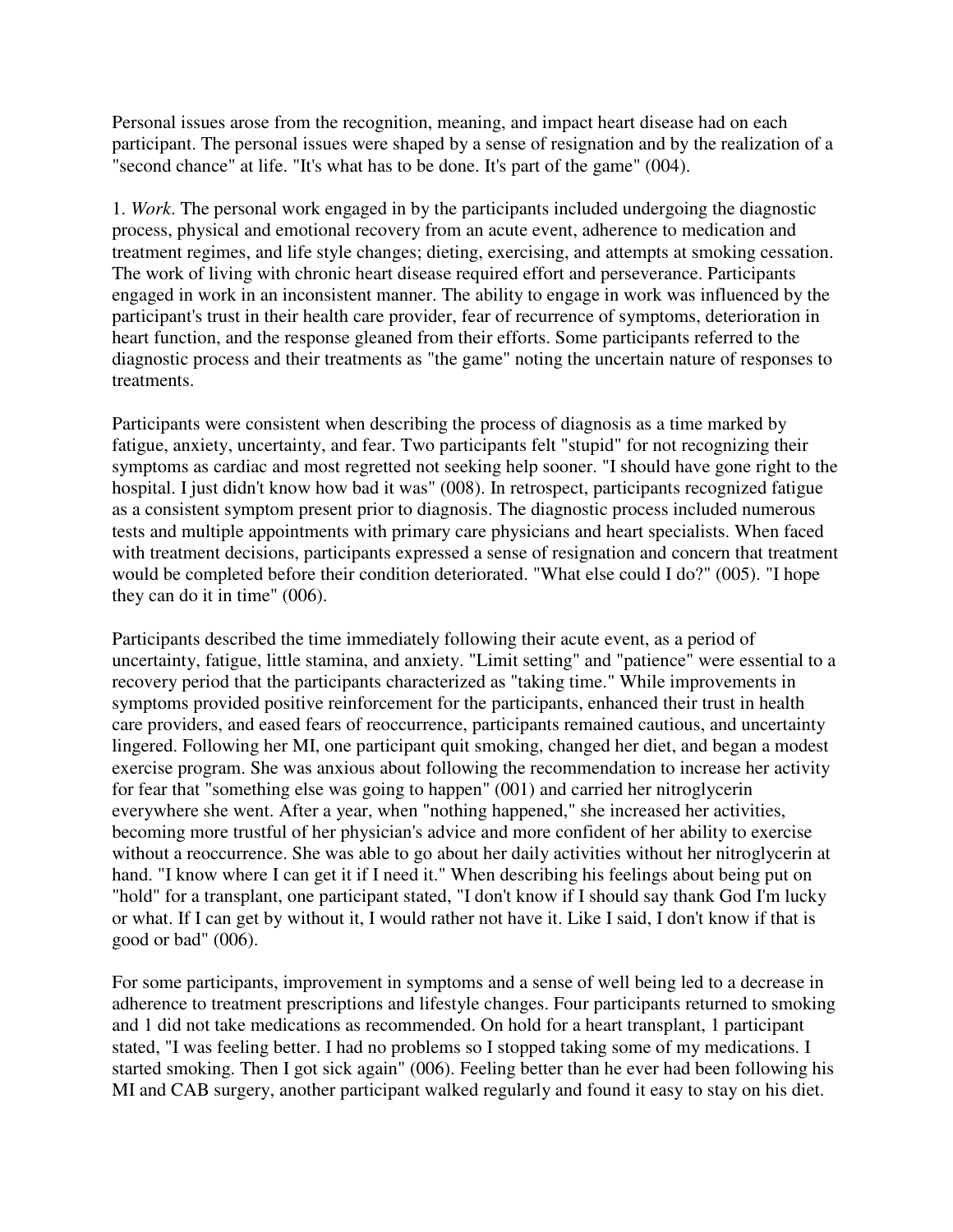He stated that he doesn't worry about a return of chest pain. "If it happens, it happens" (002). Because he still smoked, he admitted that he must not be "that concerned" about a recurrence.

The return of symptoms and deterioration in heart function provided incentive for some participants to return to exercise, diet, and smoking cessation recommendations and led to a heightened sense of their importance. With the return of symptoms, came a sense of resignation that the therapies, medications, and change in lifestyle were an integral part of the participant's life and must be continued. "I stay on my medications. I'm a firm believer in that now" (006).

The use of medication was frequently addressed by the participants. Individuals were able to discuss the drugs they were taking; their purpose, dose, and prescribed schedule. They enjoyed a sense of accomplishment when a medication dosage was reduced or positive results were achieved without the use of medication. Dealing with the side effects of medications was a common occurrence for participants. Frequent visits with physicians were thought of as necessary in order to "get things under control." Although burdensome at times, participants accepted these as "part of the game."

When asked if they had advice for others regarding heart disease, each participant mentioned the importance of regular exercise and maintaining a low fat diet; "doing what you're told to do." Although at times participants had difficulty following their own advice, they were adamant about the importance of maintaining a healthy heart lifestyle. The sentiment expressed appeared to be "learn from my mistakes" and "do as I say, not as I do."

2. *The desire to live*. Each participant expressed a desire to live and the willingness to do what they had to do to stay healthy. Doing what had to be done included life style change, taking medications, and undergoing multiple diagnostic tests and surgery for some participants. The participant's desire to live was tempered by

- a. The fear of becoming so ill as to be a burden on someone else, and
- b. A desire for a better quality of life.

The desire to live required trust and meant "putting yourself in somebody else's hands." While making her decision to have triple valve replacement surgery, one participant recognized that the chance at a better quality of life far outweighed the risks of surgery. "I would rather take the risk. The alternative is a very debilitating life and I don't want to live like that" (005). After receiving conflicting advice from physicians about the best course of action, one participant chose to be placed on the list for transplant rather than have CAB surgery. "The outcome seemed more certain" (006) for improved quality of life. In the meantime, he is "fighting to feel better" so he doesn't have to be transplanted. But if he needs it, he'll "just do it."

3. *The response to illness*. Response to illness refers to the coping strategies used by participants living with chronic heart disease. Common strategies included

- a. Not thinking about it,
- b. Keeping active,
- c. Looking at the positive aspect of illness, and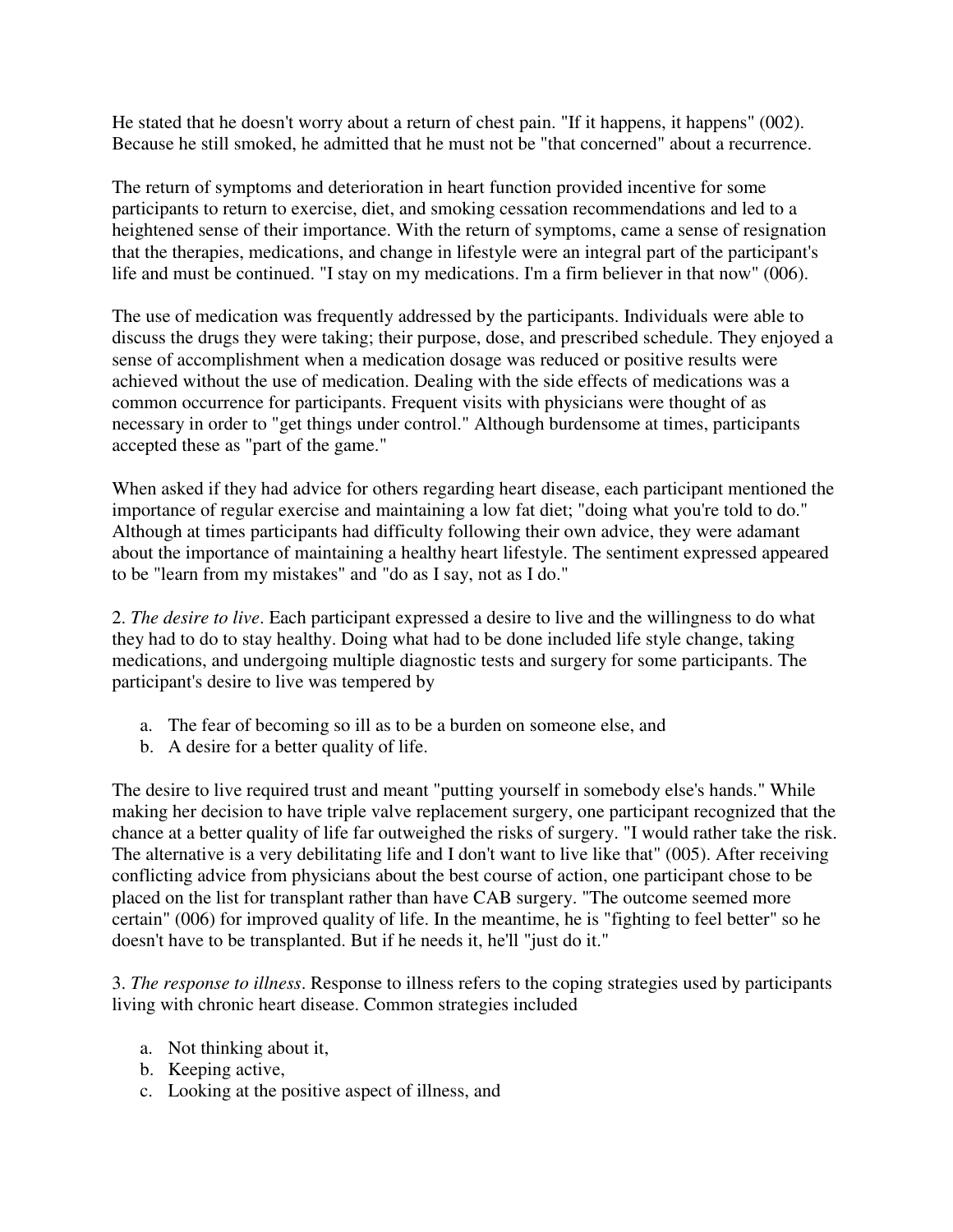#### d. Surrender.

A common way participants dealt with heart disease was by "not thinking about it" and "keeping busy." When talking about her feelings related to the recall of her pacemaker, one participant stated "I hadn't given it much thought" (003). Another when asked about his future, said "I try not to think about it" (003). Participants mentioned keeping busy which included visiting with friends, enjoying hobbies, traveling, doing housework, taking care of family members, and participating in support group activities. One participant on hold for a transplant stated, "I keep active with friends. Enjoy myself. I don't let it get me down" (007). Another, with a 50-year history of heart disease, stated that she never thought of herself as having a disease. "It was just something I had; like a scar from chickenpox" (003). She has dealt with the effects of rheumatic fever and recent CAB surgery and pacemaker insertion by "not dwelling on it" and keeping very active. She refused to let it "control" her life. "You could make yourself sick thinking about all the terrible things that could happen."

Participants spoke of the positive aspects of their illnesses. Once diagnosed and treated, this was expressed as an improvement in physical functioning. Even those who were experiencing troublesome symptoms or a decline in cardiac status found something positive in the experience. One participant noted that his illness allowed him to stay home with his young daughter, something he ordinarily would not have done. "It's been an experience of a lifetime. It's one of the blessings of being sick" (007). Participants expressed happiness to "just be alive" and to get a "second chance" to enjoy life and spend additional time with family and friends. Some saw their recovery from acute illness as a "gift" and improved health an opportunity to give something back to others.

Participants responded to chronic heart disease and its treatment by surrendering responsibility to others. Participants explained their illness as "just the way life is" and as part of the "bigger picture." They spoke of fate, luck, guardian angels, higher authority, and God when explaining their survival of acute events and procedures. When describing her response to needing triple valve replacement, one participant summed up her feelings this way: "I really didn't dwell on it. It had to be done and I just knew that God was going to take care of me" (003). Allowing that their lives were not completely in their control but in the "hands of a higher authority," participants made some sense of the uncertainty of their illness and survival. "There's a reason for it. There are reasons for everything in life. I'm just not sure what the reason is" (005).

#### **Discussion**

The purpose of this pilot study was twofold:

- a. To describe the experience of living with chronic heart disease, and
- b. To identify researchable questions for further study.

Several studies reported in the literature between 1980 and 1996 explored select aspects of living with heart disease. Most studies reported during this time frame used quantitative methods of data collection and involved subjects experiencing an acute cardiac event or its treatment. No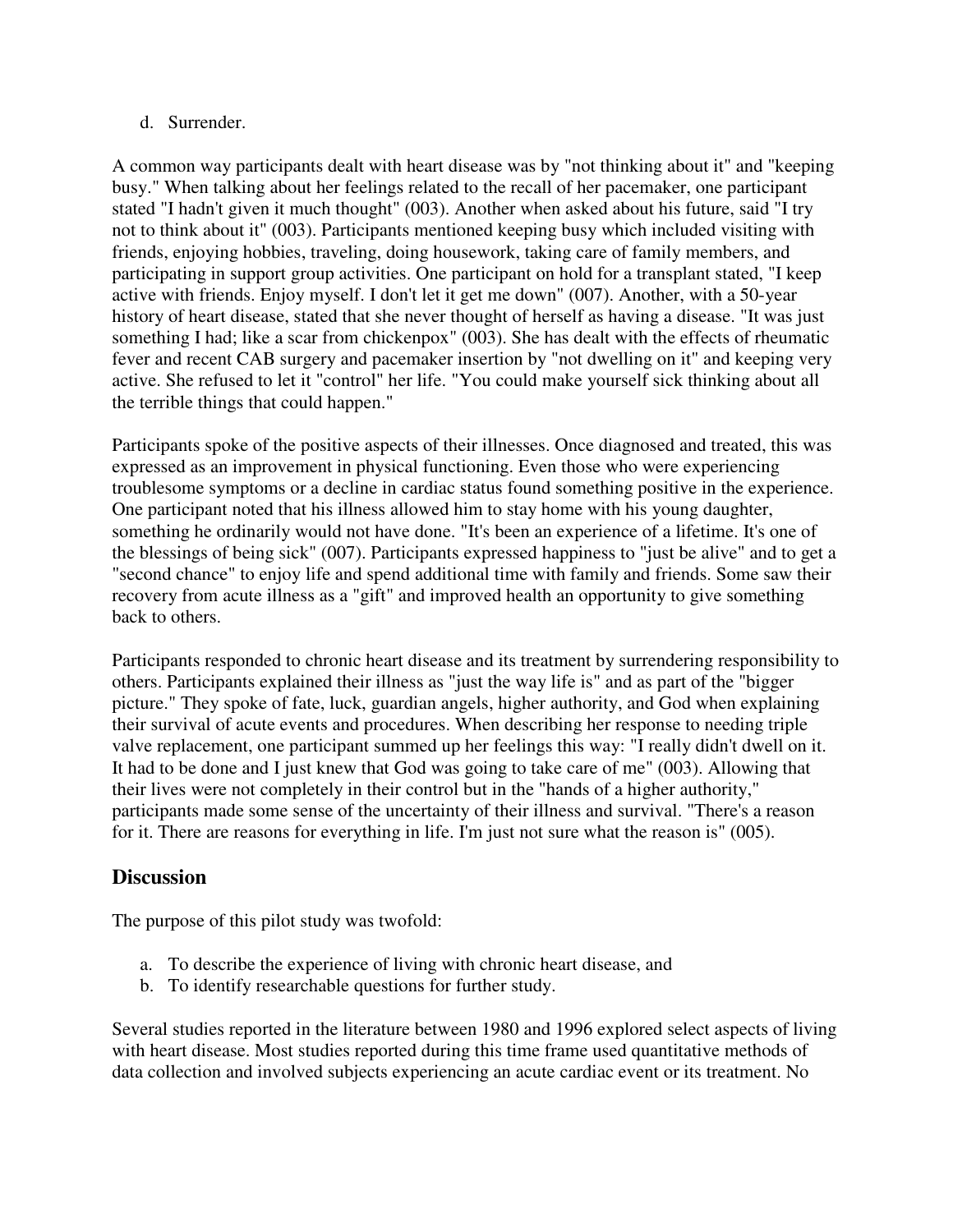studies addressed the question "What is it like to live with chronic heart disease?" for individuals at least 1 year post acute event.

The preliminary results of this study indicate that, regardless of cardiac diagnosis or treatment differences, living with chronic heart disease involved living with uncertainty, change, conflict, and tremendous personal, medical, and family issues; what some participants referred to as "playing the game." Participants demonstrated changes in their thoughts and behaviors that evolved over time in response to changes in their heart disease. Participants gained an awareness of their own mortality; increased their ability to recognize and respond to symptoms; changed from thinking about their disease most of the time during diagnosis, treatment, and periods of exacerbation, to rarely thinking about it during times of stability; saw themselves as healthy when their condition was stable and they were seemingly better off than others; and moved from needing information and support to wanting to provide these to others.

The experience of living with heart disease included conflicting emotions. The participants' desires to care for themselves often conflicted with the need for complex medical care. There were conflicting emotions regarding the ways in which participants viewed the intrusion of medical care into their lives. It appeared that living with heart disease meant moving between periods of certainty and uncertainty. Participants expressed less uncertainty once their diagnosis was made, treatment decisions were finalized, and symptoms stabilized. Uncertainty was experienced when information was lacking or usual care failed and as a result individuals fluctuated between feeling in control and feeling out of control.

The personal issues confronting participants were referred to by some participants as "playing the game." Living with heart disease involved a significant amount of work associated with diagnostic testing, recovery from acute events, and adherence to medical therapies. The work required perseverance and time. The participants' trust in their health care providers, fear of symptom reoccurrence, and changes in their condition influenced their ability to engage in the work associated with the diagnosis and treatment of heart disease. Participants demonstrated a strong desire to live, to improve their quality of life, and to avoid becoming a burden for loved ones. They responded to their illness by not thinking about it, keeping busy, looking for a positive aspect to their illness, and surrendering some responsibility for their illness to another. Some participants saw heart disease as part of a poorly understood larger plan and their illness and survival as serving some unknown purpose.

All 5 participants who completed the community form of the Mishel Uncertainty in Illness Scale were diagnosed with end-stage heart failure and were involved in a heart failure / heart transplant program. Three participants were post heart transplants and 1 participant was on "hold" for a heart transplant because of his stable condition. MUIS-C scores for these participants fell below the normative sample mean demonstrating little uncertainty concerning their illness (MUIS-C < 38). One participant waiting for a heart transplant (MUIS-C = 78) scored above the mean uncertainty score for the eight sample normative data reported by Mishel (1990). These findings are consistent with the themes reported above related to uncertainty, change, conflict, and response to illness. The extent to which participation in a structured program influenced the uncertainty scores is undetermined. Support group participation is not addressed by the MUIS-C.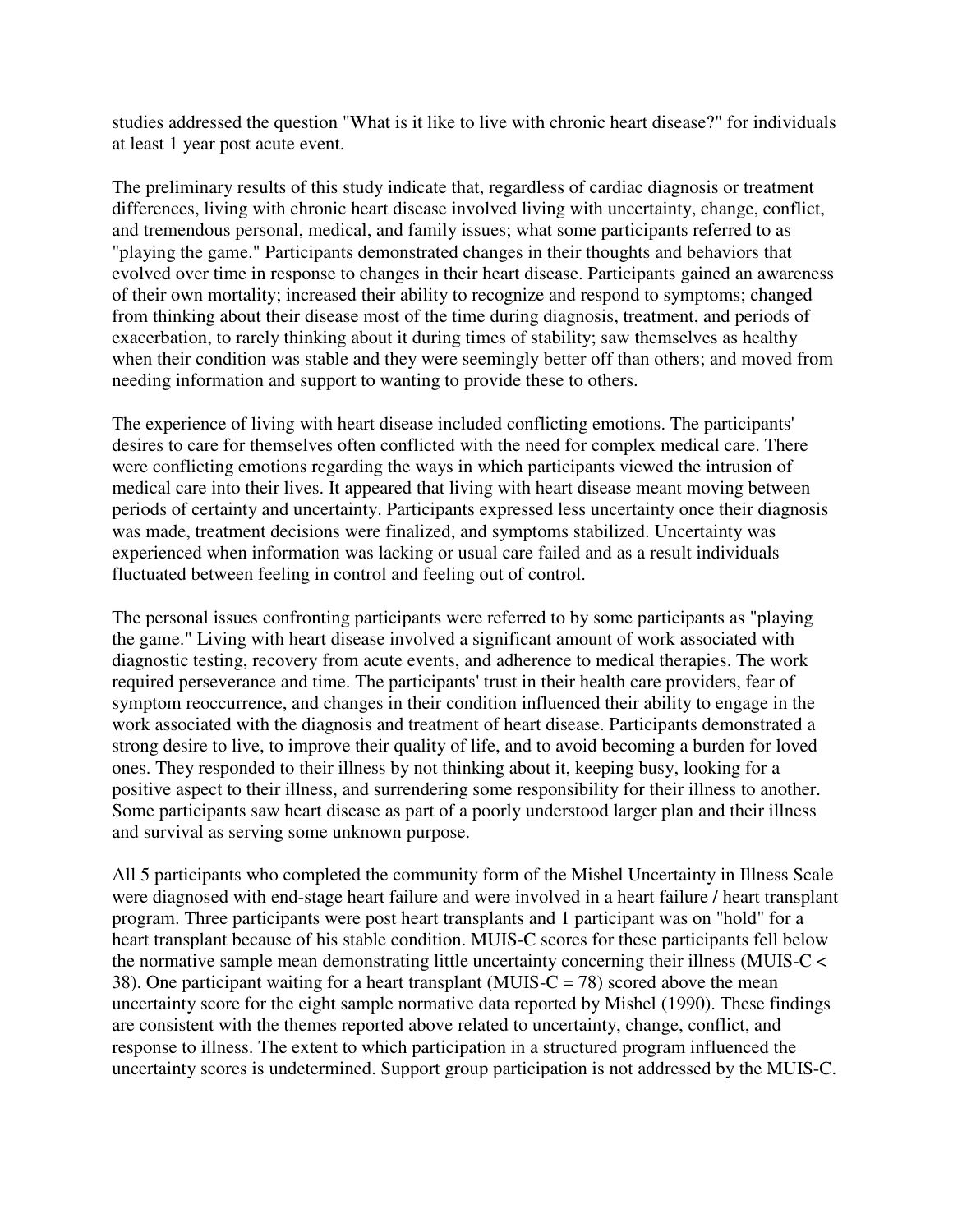Because of the participants' involvement in a heart failure / heart transplant program and support group, the use of the community form of the MUIS with this population requires further study.

The preliminary findings, uncertainty, change over time, conflict, and playing the game, may facilitate nurses' understanding of chronic heart disease and provide insights that alter clinical practice. Resultant nursing interventions should support the individual's growing understanding of the symptoms of heart disease and desires for self-care and self control. Individual strategies for coping with heart disease should be identified and facilitated. Interventions aimed at improving communication between the individual and their health care providers are warranted. Teaching the individual about the symptoms, emotions, and physical recovery that accompanies heart disease is essential. Nurses should facilitate the individual's desire to provide information and support to others with heart disease through the development of support groups, mentoring programs, and informal resource networks. Understanding that the work associated with heart disease is inconsistent and dependent upon the recognition and meaning of its impact upon the individual will assist nurses in their understanding of patients living with chronic heart disease.

Preliminary findings suggest that individuals may respond to chronic heart disease in a similar fashion regardless of differences in diagnosis or treatment. Because differences may exist that were not identified in this study, a further exploration of living with chronic heart disease utilizing a larger sample is warranted. Future research is also needed to examine potential differences in response to chronic heart disease based on diagnostic group, prescribed therapy, age, and gender undetected in this study. Studies which explore the impact of structured programs of care and support groups on the uncertainty associated with chronic heart disease, and the appropriate use of the MUIS-C in the heart transplant population, are also suggested.

#### **References**

 Allen, J. K., Fitzgerald, S. T., Swank, R. T., & Becker, D. M. (1990). Functional status after coronary artery bypass grafting and percutaneous transluminal coronary angioplasty. *The American Journal of Cardiology, 66*, 921-925.

 American Heart Association (1997). *1997 Heart and stroke facts*. Dallas, TX: American Heart Association.

 Bennett, S. J. (1993). Relationships among selected antecedent variables and coping effectiveness in postmyocardial infarction patients. *Research in Nursing & Health, 16*, 131-139.

Breitmayer, B. J., Ayres, L., & Knafl, K. A. (1993). Triangulation in qualitative research: Evaluation of completeness and confirmation purposes. *Image, 25*(3), 237-243.

 Clark, N. M., Janz, N. K., Dodge, J. A., & Garrity, C. R. (1994). Managing heart disease: A study of the experiences of older women. *Journal of the American Medical Women's Association, 49*(6), 202-206.

 Ford-Gilboe, M., Cambell, J., & Berman, H. (1995). Stories and numbers: Coexistence without compromise. *Advances in Nursing Science, 18*(1), 14-26.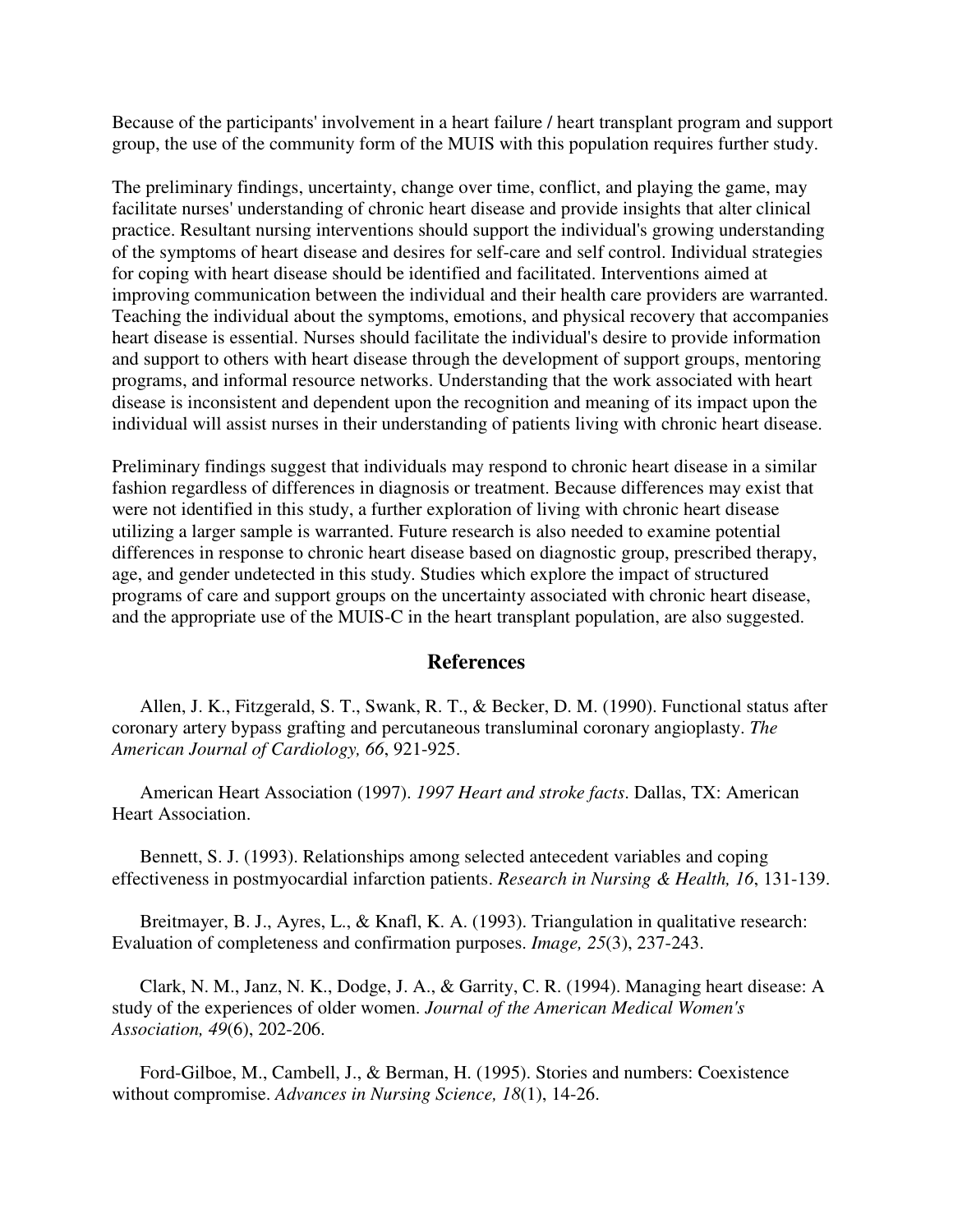Gantt, L. T. (1992). Growing up heartsick: The experiences of young women with congenital heart disease. *Health care for Women International, 13*, 241-248.

 Gillum, R. F. (1993). Epidemiology of heart failure in the United States. *American Heart Journal, 126*, 1042-1045.

 Grady, K. L., Jalowiec, A., White-Williams, C., Pifarre, R., Kirklin, J. K., Bourge, R. C., & Costanzo, M. R. (1995). Predictors of quality of life in patients with advanced heart failure awaiting transplantation. *Journal of Heart and Lung Transplantation, 14*(1), 2-10.

 Hawthorne, M. H. (1991). Using the trajectory framework: Reconceptualizing cardiac illness. *Scholarly Inquiry of Nursing Practice: An International Journal, 5*(3), 185-195.

 Hawthorne, M. H. (1993). Women recovering from coronary artery bypass surgery. *Scholarly Inquiry for Nursing Practice: An International Journal, 7*(4), 223-244.

 Hawthorne, M. H., & Hixon, M. E. (1994). Functional status, mood disturbance and quality of life in patients with heart failure. *Progress in Cardiovascular Nursing, 9*(1), 22-32.

 Holahan, C. J., Holahan, C. K., Moos, R. H., & Brennan, P. L. (1995). Social support, coping, and depressive symptoms in a late-middle-aged sample of patients reporting cardiac illness. *Health Psychology, 14*(2), 152-163.

 Kaiser, G. C. (1986). Lessons from the randomized trials. *Annuals of Thoracic Surgery, 42*, 3-8.

 Kannel, W.B., Ho, K., & Thom, T. (1994). Changing epidemiological features of cardiac failure. *British Heart Journal, 72*, S3-S9.

 Keckeisen, M. E., & Nyamathi, A. M. (1990). Coping and adjustment to illness in the acute myocardial infarction patient. *Journal of Cardiovascular Nursing, 5*(1), 25-33.

Keller, C. (1991). Seeking normalcy: The experience of coronary artery bypass surgery. *Research in Nursing & Health, 14*, 173-178.

 King, K. M., & Jensen, L. (1994). Preserving the self: Women having cardiac surgery. *Heart & Lung, 23*(2), 99-105.

 Kinney, M. R., Burfitt, S. N., Stullenbarger, E., Rees, B., & DeBolt, M. R. (1996). Quality of life in cardiac patient research: A meta analysis. *Nursing Research, 45*(3), 173-180.

 Markle-Reid, M. F. (1989). Social support and perception of illness in the early discharge phase for the MI patient. *Canadian Journal of Cardiovascular Nursing, 1*(2), 9-18.

 Mast, M. E. (1995). Adult uncertainty in illness: A critical review of research. *Scholarly Inquiry for Nursing Practice: An International Journal, 9*(1), 3-29.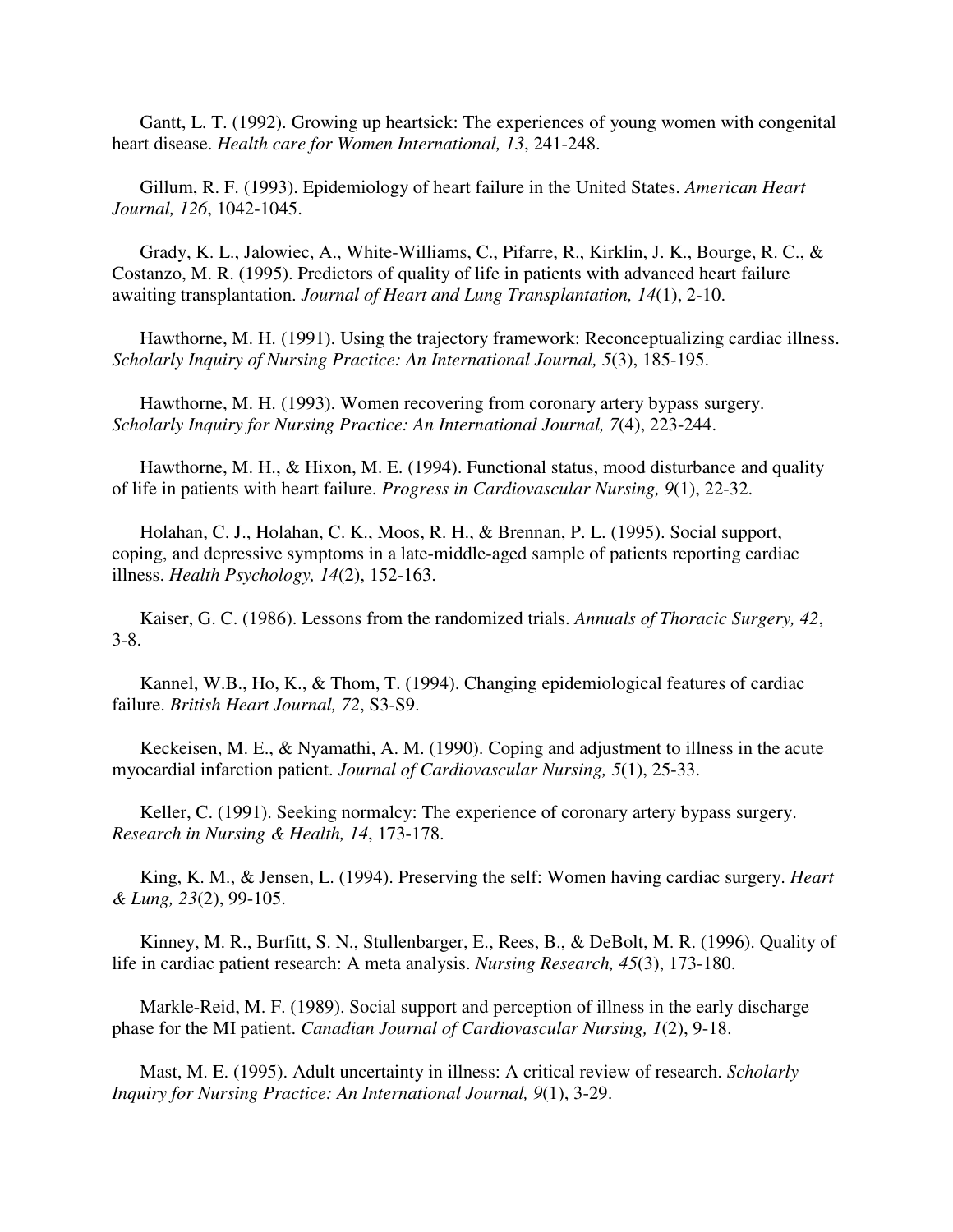Maxwell, J. A. (1996). *Qualitative research design: An interactive approach*. Thousand Oaks, CA: Sage.

 Miles, M. B., & Huberman, A. M. (1994). *Qualitative data analysis* (2nd ed.). Thousand Oaks, CA: Sage.

 Mishel, M. H. (1981). The measurement of uncertainty in illness. *Nursing Research, 30*, 258- 263.

 Mishel, M. H. (1984). Perceived uncertainty and stress in illness. *Research in Nursing and Health, 7*, 163-171.

Mishel, M. H. (1990). *Uncertainty in illness scales manual*. Chapel Hill, NC: Author.

 Mishel, M. H., & Murdaugh, C. L. (1987). Family adjustment to heart transplantation: Redesigning the dream. *Nursing Research, 36*(6), 332-338.

 Morse, J. M. (1992). The characteristics of qualitative research. In J. M. Morse (Ed.), *Qualitative health research* (pp. 1-3). Thousand Oaks, CA: Sage.

 Morse, J. M., & Field, P. A. (1995). *Qualitative research methods for health professionals* (2nd ed.). Thousand Oaks, CA: Sage.

 National Heart, Lung, and Blood Institute. (1996). *Congestive heart failure in the United States: A new epidemic* [On line]. Available: http://www.nhlbi.nih.gov/nhlbi/nhlbi.htm

 Papadantonaki, A., Stotts, N. A., & Paul, S. M. (1994). Comparison of quality of life before and after coronary artery bypass surgery and percutaneous transluminal angioplasty. *Heart & Lung, 23*(1), 45-52.

 Polit, D. F., & Hungler, B. P. (1991). *Nursing research: Principles and methods* (4th ed.). Philadelphia: Lippincott.

 Redeker, N. (1992). The relationship between uncertainty and coping after coronary bypass surgery. *Western Journal of Nursing Research, 14*(1), 48-68.

Searle, C., & Jeffrey, J. (1994). Uncertainty and quality of life of adults hospitalized with life-threatening ventricular arrhythmias. *Canadian Journal of Cardiovascular Nursing, 5*(3), 15- 23.

 Thomas, D. J. (1994). Women and heart disease: Living with lifestyle changes-a pilot study. *AACN Clinical Issues, 5*(1), 21-25.

 White, R. E., & Frasure-Smith, N. (1995). Uncertainty and psychologic stress after coronary angioplasty and coronary bypass surgery. *Heart & Lung, 24*(1), 19-27.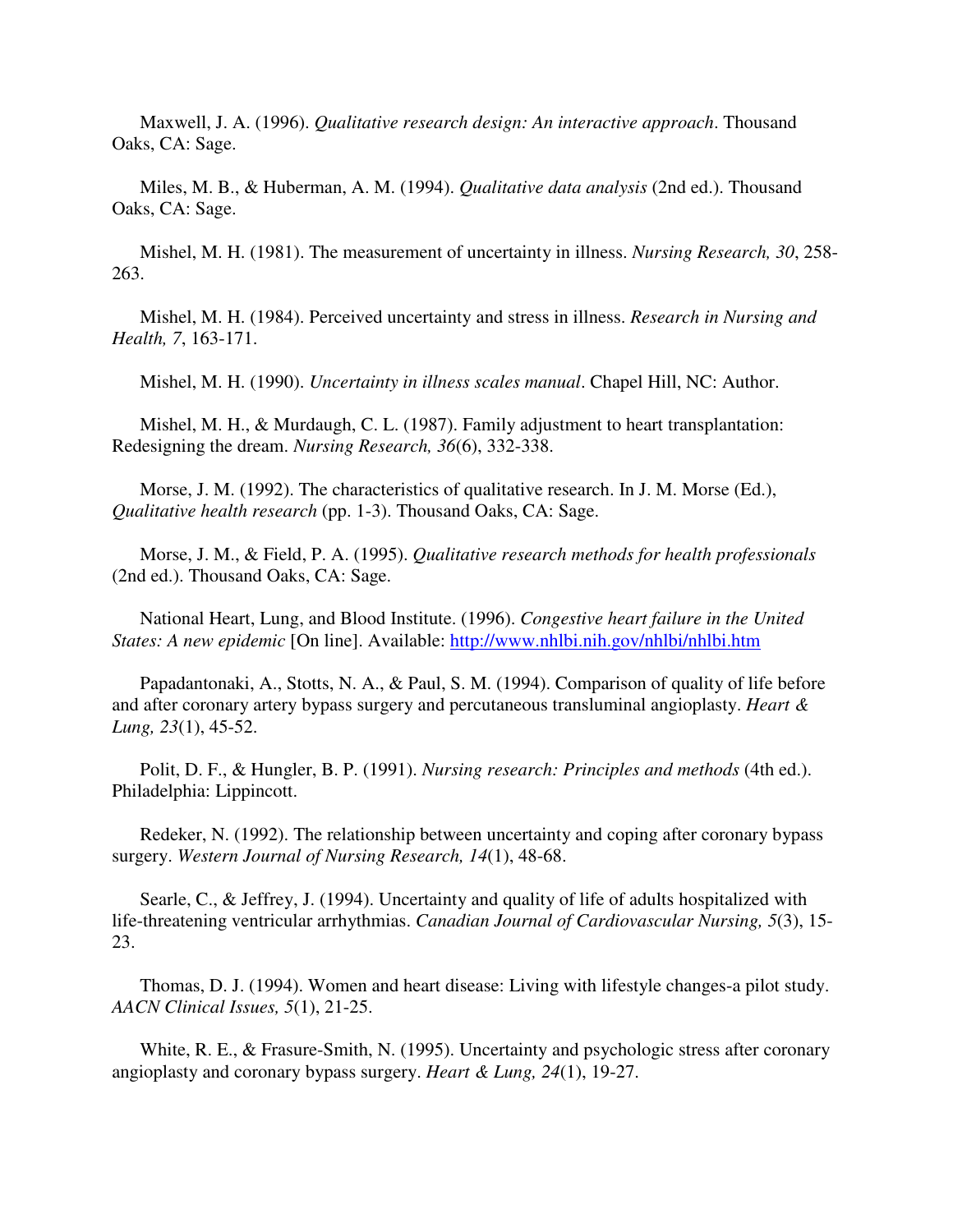#### **Author Note**

**<sup>+</sup>***Charlene "Charlie" A. Winters, MS, RN, CS, CCRN* holds both Bachelor and Master of Science degrees from California State University, Long Beach and is a doctoral candidate in nursing at Rush University, Chicago, IL. Charlie is certified as a critical care nurse (CCRN) and as a Medical-Surgical Clinical Specialist (CS). She is active in the American Association of Critical Care Nurses, Sigma Theta Tau International, and the Midwest Nursing Research Society. Charlie teaches nursing at Montana State University-Bozeman on the Missoula Campus. She can be reached at the College of Nursing, Missoula Campus at Montana State University-Bozeman, 32 Campus Drive, Missoula, MT 59812 USA. Her email address is winters@montana.edu.

| Id# | <b>Education</b><br>(years)      | Age (years) | <b>Gender</b> | <b>Diagnosis</b> | <b>Procedures</b>                                   | <b>MUIS-C Score</b> |
|-----|----------------------------------|-------------|---------------|------------------|-----------------------------------------------------|---------------------|
| 001 | 23                               | 49          | Female        | MI               | <b>PTCA</b>                                         |                     |
| 002 | 12                               | 62          | Male          | MI               | <b>CAB</b>                                          |                     |
| 003 | 12                               | 64          | Female        | RF               | Valve<br>Pacemaker                                  |                     |
| 004 | 12                               | 69          | Male          | MI/CHF           | <b>CAB</b>                                          |                     |
| 005 | 13                               | 66          | Female        | <b>CAD/CHF</b>   | CAB<br>Valve<br>Pacemaker<br><b>AICD</b>            |                     |
| 006 | 12                               | 65          | Male          | <b>MI/CHF</b>    | Transplant<br>listed                                | 28                  |
| 007 | 10<br><b>GED</b><br>Some College | 55          | Male          | Cardiomyopathy   | CAB<br>Valve<br><b>AICD</b><br>Transplant<br>listed | 78                  |
| 008 | 12                               | 56          | Female        | MI               | OHT                                                 | 32                  |
| 009 | 12<br>Some<br>College            | 51          | Male          | <b>CHD</b>       | Valve<br>OHT                                        | 33                  |
| 010 | 14                               | 53          | Male          | Cardiomyopathy   | <b>OHT</b>                                          | 38                  |

# **Appendix A Participant Data**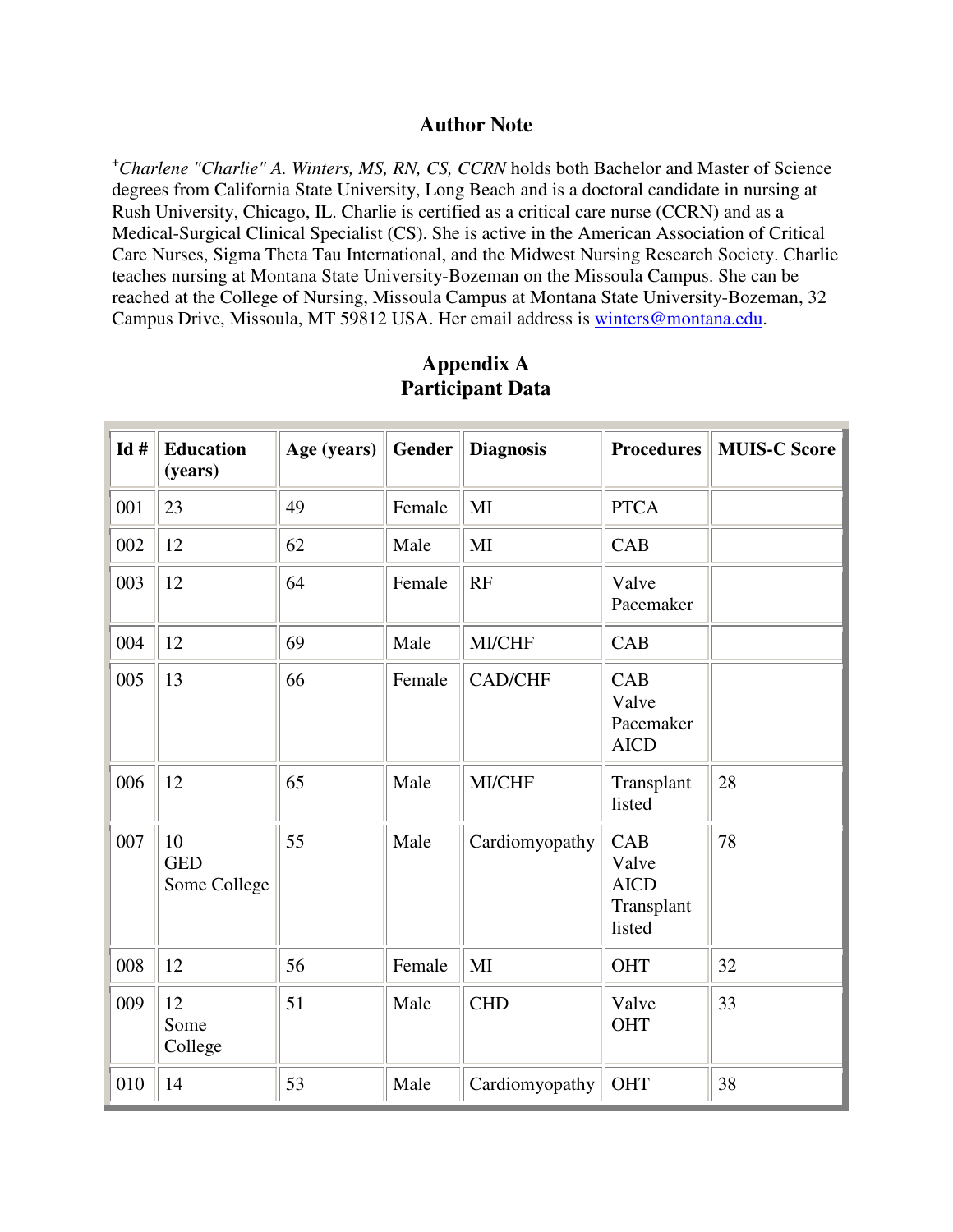# **Key:**

|                 | Automatic Internal Cardiac Defibrillator                           |
|-----------------|--------------------------------------------------------------------|
| AICD:           | Coronary Artery Bypass Surgery                                     |
| $CAB$ :         | Coronary Artery Disease                                            |
| CAD:            | Structural or Functional Abnormality of the Heart leading to heart |
| Cardiomyopathy: | failure                                                            |
| CHD:            | <b>Congenital Heart Disease</b>                                    |
| CHF:            | <b>Congestive Heart Failure</b>                                    |
| MI:             | Myocardial Infarction                                              |
| PTCA:           | Percutaneous Transluminal Coronary Angioplasty                     |
| OHT:            | <b>Orthotopic Heart Transplant</b>                                 |
| RF:             | <b>Rheumatic Fever</b>                                             |
| Valve:          | Heart Valve Replacement or Repair Surgery                          |

## **Appendix B Initial Coding Grid: Living with Chronic Heart Disease**

| #1 49<br>Female<br>MI<br><b>PTCA</b> | #2 62<br>Male<br>MI<br>CAB | #3 64<br>Female<br><b>RF</b> Valve<br>Pacer            | #4 69<br>Male<br>MI<br>CAB | #5 66<br>Female<br>CAD<br>CAB<br>Valve<br><b>AICD</b><br>Pacer |
|--------------------------------------|----------------------------|--------------------------------------------------------|----------------------------|----------------------------------------------------------------|
| Best thing to<br>happen              | Slows you down             | Does have a<br>condition;<br>an illness led to<br>this | Not good<br>anymore        | Completely<br>changed her life                                 |
| Tired                                | Tired                      | <b>Tired</b>                                           | No stamina                 | <b>Tired</b>                                                   |
| More energy<br>after                 | Can't work                 | No wind / no<br>good                                   | No wind                    | No breath                                                      |
| Rely on MD<br>advice                 | Rely on MD<br>advice       | Rely on MD<br>advice                                   |                            | MD advice                                                      |
| <b>Nervous</b>                       |                            | <b>Nervous</b>                                         |                            |                                                                |
| MD optimism                          |                            |                                                        |                            |                                                                |
| Time                                 | Time                       |                                                        |                            | Time                                                           |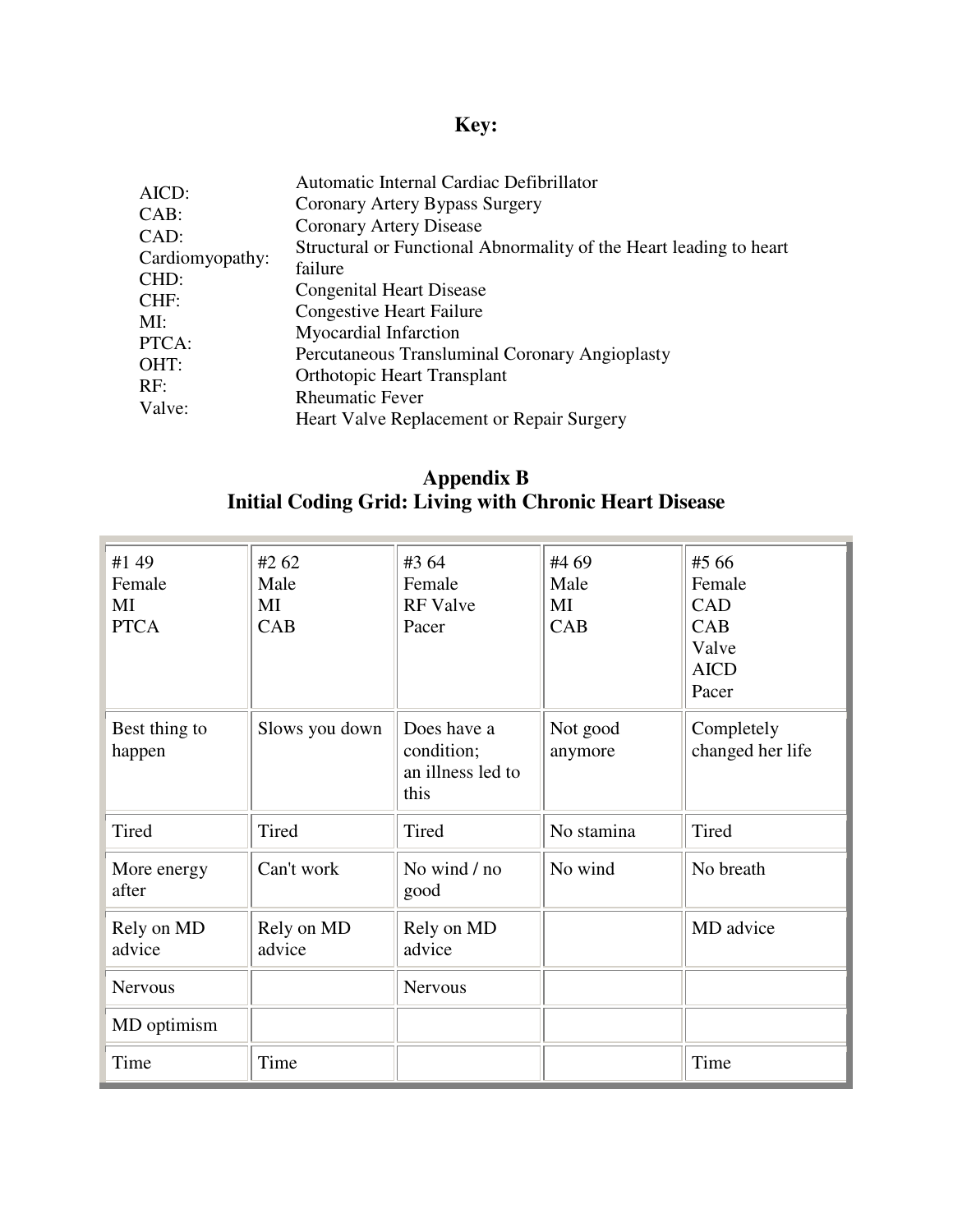| Reinforce                        | Reinforce                                  |                      |                        |                    |
|----------------------------------|--------------------------------------------|----------------------|------------------------|--------------------|
| Immortal                         | Immortal                                   |                      |                        |                    |
| Problems<br>possible             |                                            |                      |                        |                    |
| Chance                           |                                            |                      |                        | Chance             |
| Denial of<br>symptom             |                                            |                      |                        |                    |
| <b>Mistook</b><br>symptom        |                                            |                      |                        |                    |
| Symptom<br>recognition           | Symptom<br>recognition                     |                      | Symptom<br>recognition |                    |
| Usual care                       |                                            |                      | Usual care             |                    |
| Lucky                            |                                            |                      |                        |                    |
| Death awareness                  | Death awareness                            | Death awareness      | Death<br>awareness     | Death awareness    |
| Disbelief                        |                                            |                      |                        |                    |
| Stupid                           |                                            |                      |                        |                    |
|                                  |                                            |                      |                        |                    |
| In control                       | In control                                 | In control           | In control             | In control         |
| Lack of info                     | Lack of info                               | Lack of info         | Lack of info           | Lack of info       |
| Nurse vs patient                 |                                            |                      |                        | Nurse vs patient   |
| Handle it<br>yourself            |                                            |                      |                        | Handle it yourself |
| Support of<br>family,<br>friends | Support or<br>family,<br>friends, patients | Support or<br>family | Support or<br>family   | Support of family  |
| Set limits                       | Set limits                                 | Set limits           | Set limits             | Set limits         |
| Prioritize                       |                                            | Prioritize           |                        | Prioritize         |
| Take help                        |                                            |                      |                        |                    |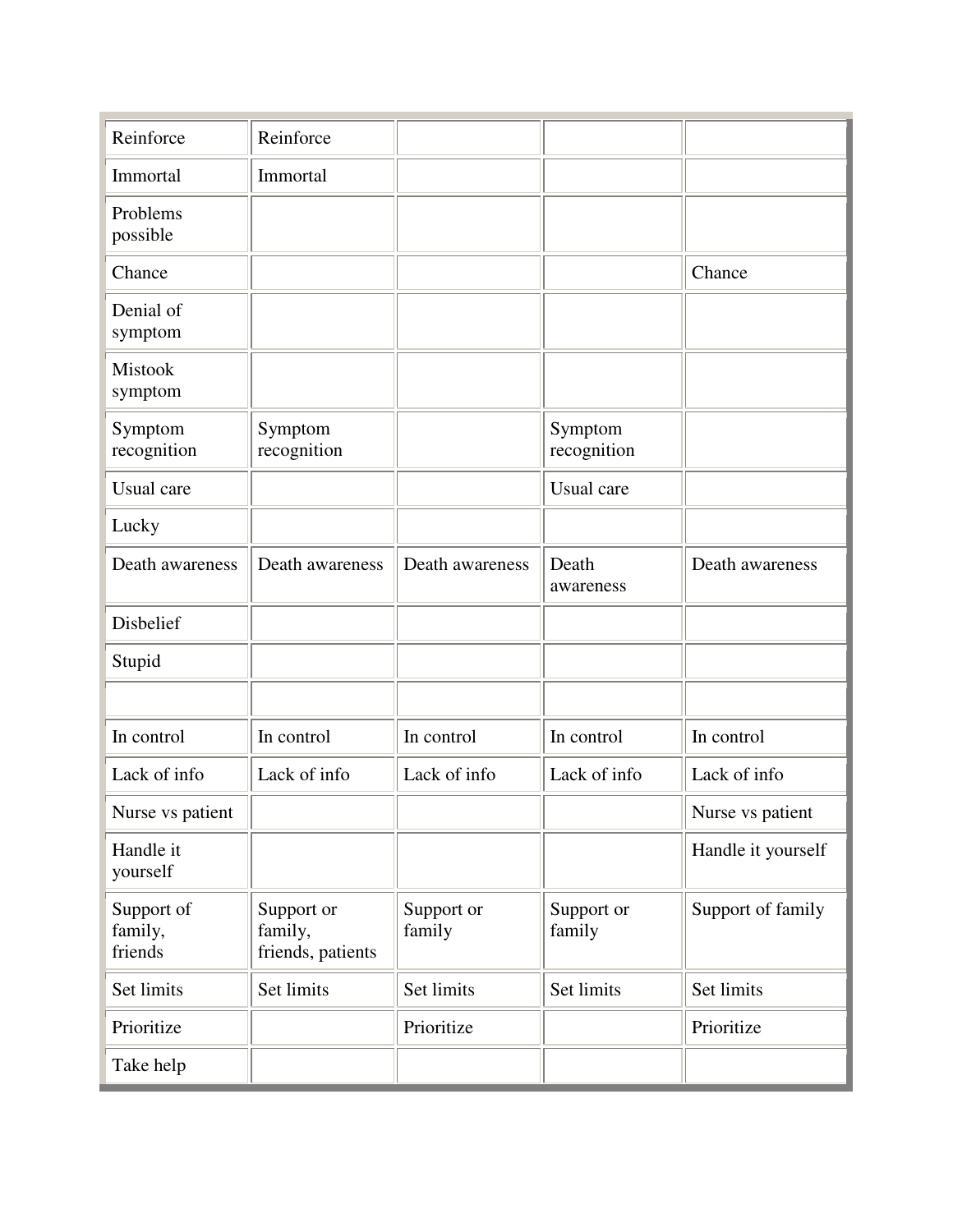| Partners                             |                                   |                          | Partners                 | Partners                       |
|--------------------------------------|-----------------------------------|--------------------------|--------------------------|--------------------------------|
| Learning                             |                                   | Learning                 |                          | Learning                       |
| Comparison                           | Comparison                        | Comparison               | Comparison               |                                |
| Made changes                         | Made changes                      | Made changes             |                          | Made changes                   |
| No control                           | No control                        |                          | No control               | Lack control                   |
|                                      | Cost                              |                          |                          | Cost                           |
| Focus shifts to<br>less<br>important | Focus<br>Out of thoughts          | Focus<br>Out of thoughts | Focus<br>Out of thoughts |                                |
| MD visits<br>Multiple MD             | MD visits<br>Multiple MD          | MD visits<br>Multiple MD | MD visits<br>Multiple MD | MD visits                      |
| Share info                           | Share info                        |                          |                          | Share info                     |
|                                      | Not old won't<br>make it          |                          |                          |                                |
| Family role                          | Family role                       | Family role              | Family role              | Family role                    |
|                                      | Doesn't want to<br>be<br>a burden |                          |                          | Doesn't want to be<br>a burden |
|                                      |                                   | Deal with it             | Deal with it             |                                |
| Symptom<br>severity                  | Symptom<br>severity               | Symptom<br>severity      | Symptom<br>severity      | Symptom severity<br>>          |
|                                      |                                   | Side effects             | Side effects             | Side effects                   |
| Ignored<br>symptoms                  | Ignored<br>symptoms               | Ignored<br>symptoms      |                          | Ignored symptoms               |
| Type A?                              |                                   | Type A?                  |                          | Type A?                        |
|                                      | Keep active                       | Keep active              |                          |                                |
| Needs Rx                             |                                   | Needs Rx                 | Needs Rx                 | Needs Rx                       |
|                                      |                                   | Do what have to<br>do    |                          |                                |
| Spirituality                         |                                   | Spirituality             |                          | Spirituality                   |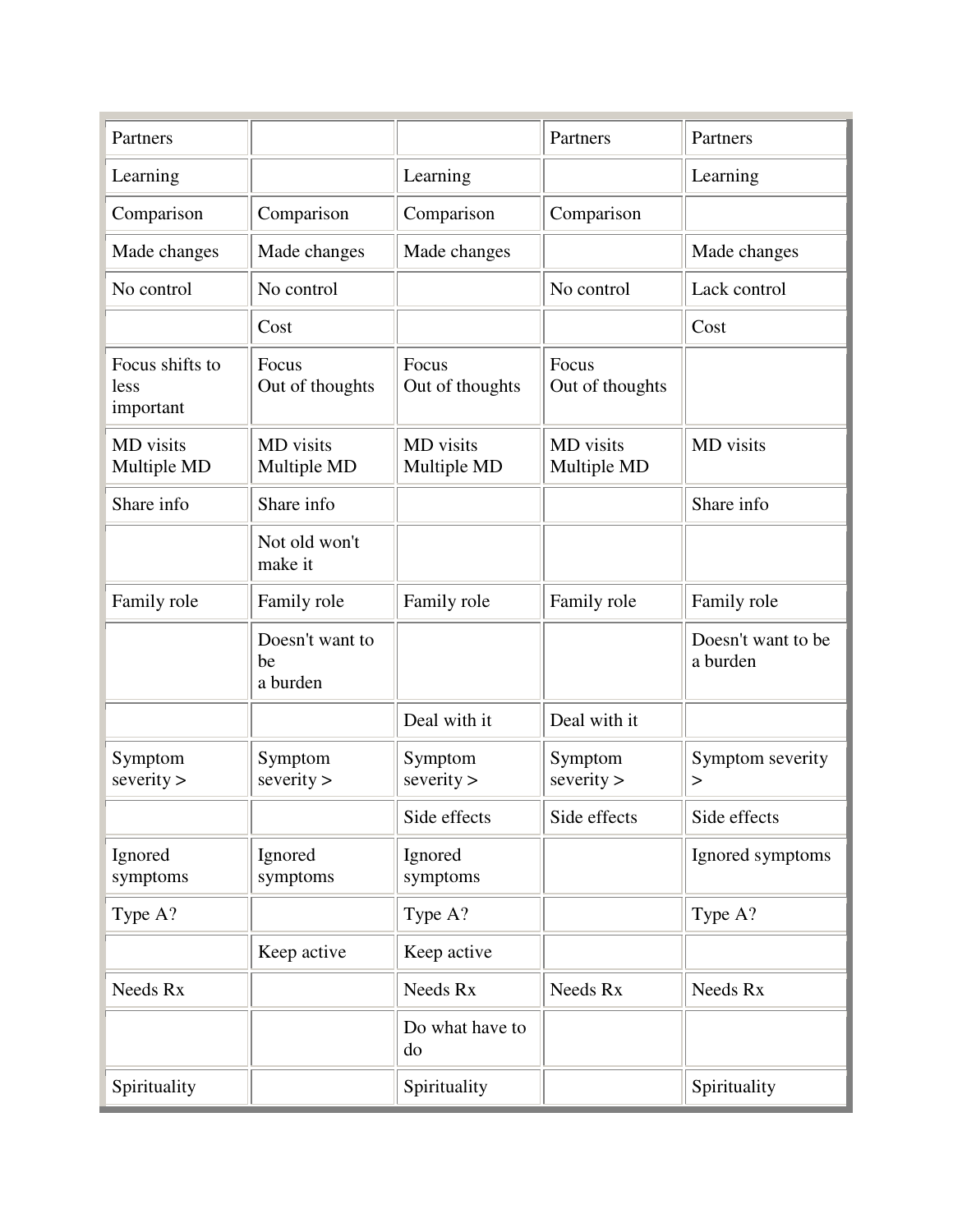|                          | Irritated by<br>others'<br>illness behavior | Irritated by<br>others'<br>illness behavior | Irritated by<br>others'<br>illness behavior |                          |
|--------------------------|---------------------------------------------|---------------------------------------------|---------------------------------------------|--------------------------|
|                          |                                             |                                             | Experiment                                  |                          |
|                          |                                             |                                             | Resignation                                 | Resignation              |
|                          |                                             |                                             | Regret                                      |                          |
|                          |                                             | Emotional                                   | Emotional                                   | Emotional                |
|                          |                                             |                                             |                                             | Technology<br>conflict   |
|                          |                                             |                                             |                                             | Ignore women             |
| Self-less                |                                             | Self-less                                   |                                             | Self-less                |
|                          |                                             |                                             |                                             | Desire to live           |
|                          | Deciding on<br>diagnosis                    |                                             |                                             | Deciding on<br>diagnosis |
| Not doing what<br>should | Not doing what<br>should                    |                                             |                                             |                          |
|                          |                                             |                                             |                                             | Decision making          |

# **Appendix B (Continued) Initial Coding Grid: Living with Chronic Heart Disease**

| #6 65 MUIS-C<br>$= 28$<br>Male<br>MI | #7 55 MUIS-C = $78$<br>Male<br><b>CAB</b><br>Valve<br><b>AICD</b><br>Myopathy<br>Listed | #8 56 MUIS-C =<br>32<br>Female<br>MI<br>Transplant | #9 51 MUIS-C =<br>33<br>Male<br><b>CHD</b><br>Valve<br>Transplant | #10 53 MUIS-C<br>$= 38$<br>Male<br>Myopathy<br>Transplant |
|--------------------------------------|-----------------------------------------------------------------------------------------|----------------------------------------------------|-------------------------------------------------------------------|-----------------------------------------------------------|
| $<$ BR. $<$ td $>$                   | Unexpected $+$<br>outcome                                                               | Purpose for<br>living                              | Unexpected $+$<br>outcome                                         |                                                           |
|                                      | Tired                                                                                   | Tired                                              | Tired                                                             | Tired                                                     |
| Can't breathe                        | Can't breathe                                                                           |                                                    | Can't breathe                                                     | Can't breath                                              |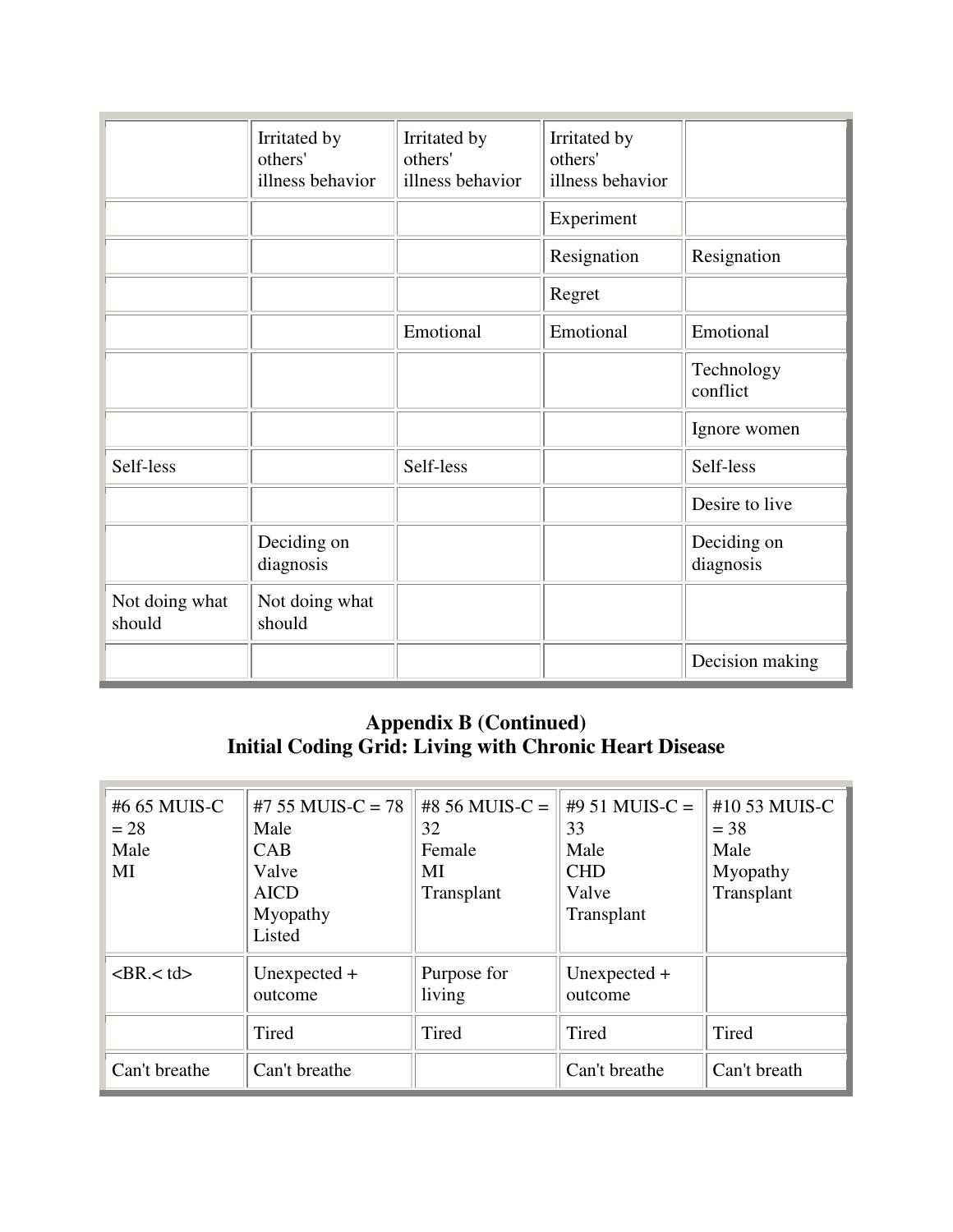| Rely on MD<br>advice    |                                              | Rely on MD<br>advice                            | Rely on MD<br>advice   | Rely on MD<br>advice     |
|-------------------------|----------------------------------------------|-------------------------------------------------|------------------------|--------------------------|
| Nervous / fear          | <b>Nervous</b>                               | Nervous / fear                                  |                        | Fear                     |
|                         |                                              |                                                 |                        |                          |
|                         |                                              | Time                                            | Time                   | Time                     |
| Reinforced              |                                              |                                                 | Reinforced             | Reinforced               |
|                         |                                              |                                                 |                        |                          |
|                         | Exchange 1 set of<br>problems for<br>another | New challenges;<br>what<br>med may do to<br>you |                        | Learn to live<br>with it |
| Chance                  | Chance                                       | Chance                                          | Chance                 |                          |
|                         |                                              |                                                 |                        |                          |
|                         |                                              |                                                 |                        |                          |
| Symptom<br>recognition  | Symptom<br>recognition                       | Symptom<br>recognition                          | Symptom<br>recognition | Symptom<br>recognition   |
|                         |                                              | Usual care                                      |                        | Usual care               |
|                         |                                              |                                                 | Disbelief              | Disbelief                |
| Death<br>awareness      |                                              | Death awareness                                 | Death awareness        | Death awareness          |
|                         |                                              |                                                 |                        |                          |
|                         |                                              | Stupidity                                       |                        |                          |
| In control<br>(taking?) |                                              | In control                                      | In control             | In control               |
|                         | Lack of info                                 | Lack of info                                    |                        | Lack of info             |
|                         |                                              |                                                 |                        |                          |
|                         |                                              | Handle it<br>yourself                           |                        | Handle it<br>yourself    |
| Support of<br>patients  | Support of patients                          | Support of<br>patients                          | Support of<br>patients | Support of<br>patients   |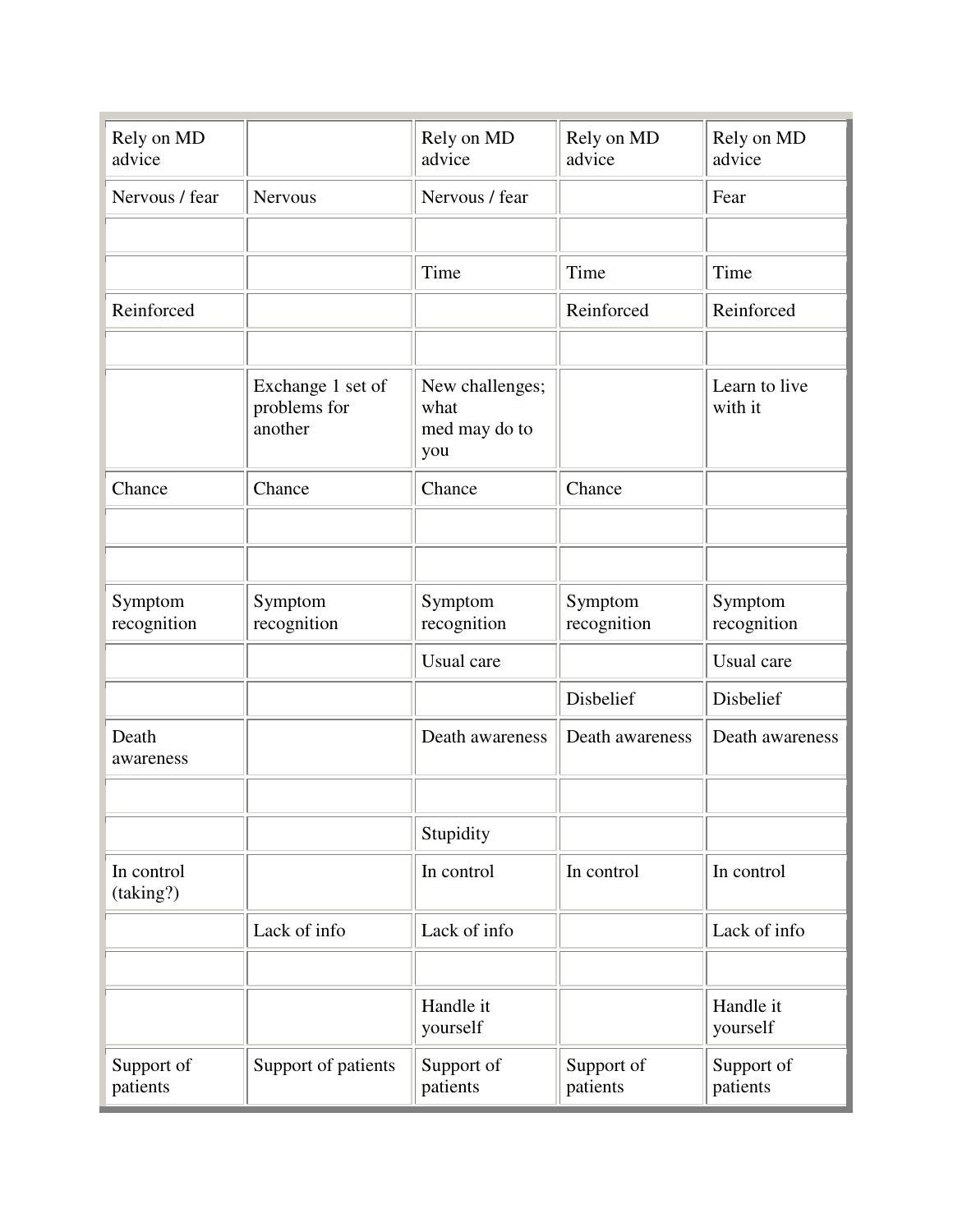|                                  |                                               | Set limits                | Set limits                       | Set limits                       |
|----------------------------------|-----------------------------------------------|---------------------------|----------------------------------|----------------------------------|
|                                  |                                               | Prioritize                |                                  |                                  |
|                                  | Take help                                     |                           | Take Help                        | Take help                        |
|                                  | Partner                                       |                           | Partner                          | Partner                          |
|                                  |                                               | Learning                  | Learning                         | Learning                         |
| Comparison                       | Comparison                                    | Comparison                | Comparison                       | Comparison                       |
| Made changes                     |                                               | Made changes              | Made changes                     | Made changes                     |
| No control                       | No control                                    | No control                | No control                       | No control                       |
|                                  | Cost                                          |                           |                                  |                                  |
| Focus out of<br>thoughts         | Focus out of<br>thoughts                      |                           |                                  | Focus out of<br>thoughts         |
| MD visits<br>Multiple MD         | MD visits<br>Multiple MD                      | MD visits<br>Multiple MD  | MD visits<br>Multiple MD         | MD visits<br>Multiple MD         |
|                                  | Share info                                    | Share info                | Share info                       | Share info                       |
|                                  | Accomplishment<br>just to<br>make it this far |                           |                                  |                                  |
| Family role                      | Family role                                   |                           | Family role                      | Family role                      |
|                                  |                                               |                           |                                  |                                  |
| Deal with it                     |                                               | Deal with it              | Deal with it                     | Deal with it                     |
| Symptom<br>severity<br><b>MD</b> | Symptom severity $>$<br><b>MD</b>             | Symptom<br>severity<br>MD | Symptom<br>severity<br><b>MD</b> | Symptom<br>severity<br><b>MD</b> |
| Side effects                     | Side effects                                  | Side effects              | Side effects                     | Side effects                     |
| Ignored<br>symptom               | Ignored symptom                               |                           |                                  | Ignored<br>symptom               |
|                                  |                                               |                           |                                  |                                  |
| Keep active                      |                                               |                           | Keep active                      | Keep active                      |
| Need Rx                          | Need Rx                                       | Need Rx                   | Need Rx                          | Need RX                          |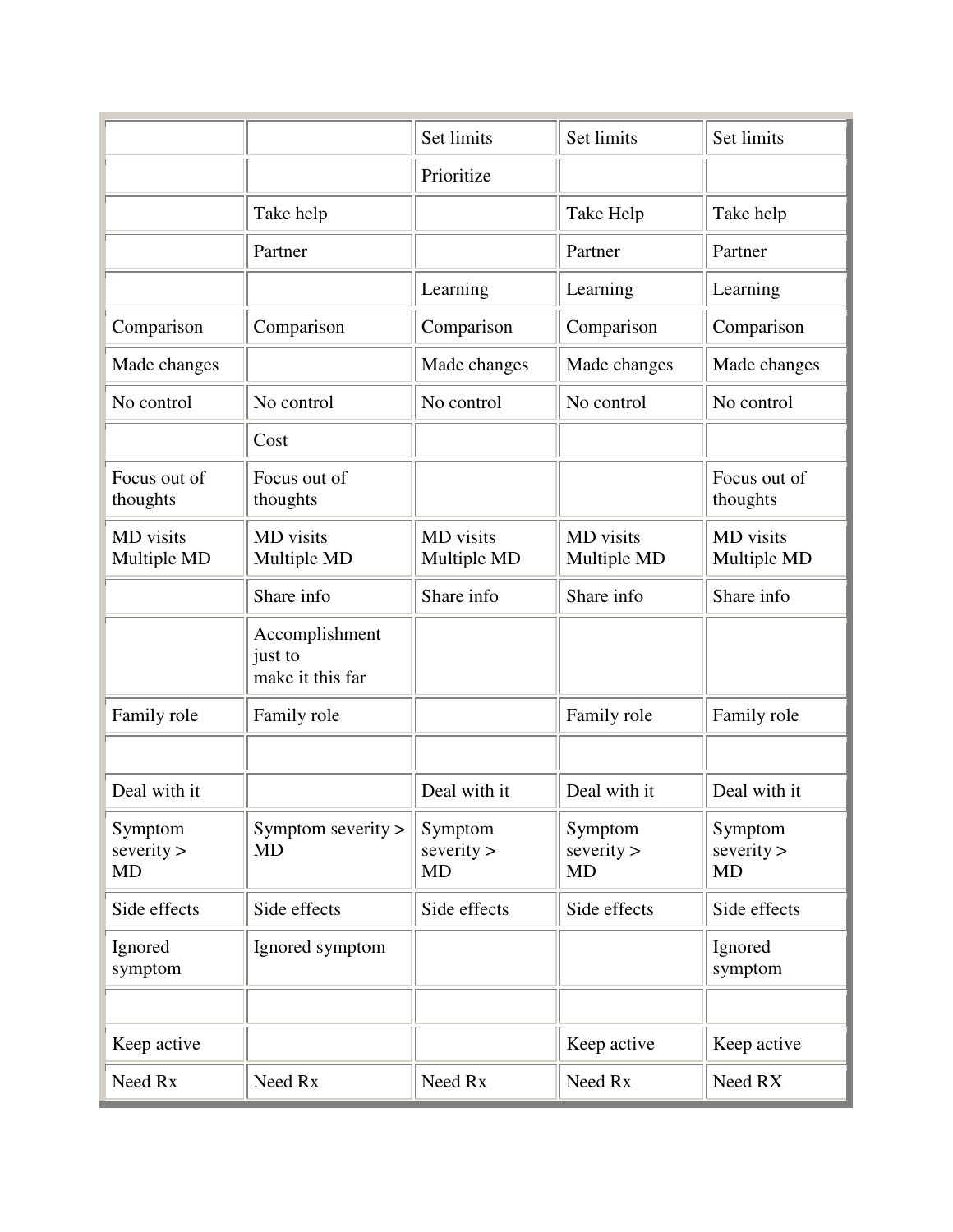| Do what have to<br>do                 |                            | Do what have to<br>do    |                                                   |                            |
|---------------------------------------|----------------------------|--------------------------|---------------------------------------------------|----------------------------|
|                                       |                            | Spirituality             | Spirituality                                      |                            |
|                                       |                            |                          |                                                   |                            |
|                                       |                            |                          |                                                   |                            |
| Resignation                           | Resignation                | Resignation              |                                                   | Resignation                |
|                                       |                            | Regret                   |                                                   |                            |
|                                       | Emotional                  | Emotional                | Emotional                                         |                            |
|                                       |                            |                          | Technology<br>conflict                            | Technology<br>conflict     |
|                                       |                            |                          |                                                   |                            |
|                                       |                            |                          |                                                   |                            |
|                                       |                            | Desire to live           | Desire to live                                    | Desire to live             |
| Deciding on a<br>diagnosis            | Deciding on a<br>diagnosis | Deciding on<br>diagnosis |                                                   | Deciding on<br>diagnosis   |
| Not doing what<br>should              |                            |                          |                                                   |                            |
| Decision<br>making                    |                            |                          | Decision making                                   | Decision making            |
| Waiting for<br>something to<br>happen | Waiting                    | Waiting                  | Waiting; waiting<br>for<br>something to<br>happen | Waiting                    |
| Wellness within<br>illness            |                            |                          | Wellness within<br>illness                        | Wellness within<br>illness |
| Treat in time                         |                            | Treat in time            | Treat in time                                     | Treat in time              |
| Impossible                            |                            |                          |                                                   |                            |
|                                       | Changing                   | Changing                 |                                                   |                            |
|                                       | Share info                 | Share info               | Share info                                        | Share info                 |
|                                       | Give back                  | Give back                | Give back                                         | Give back                  |